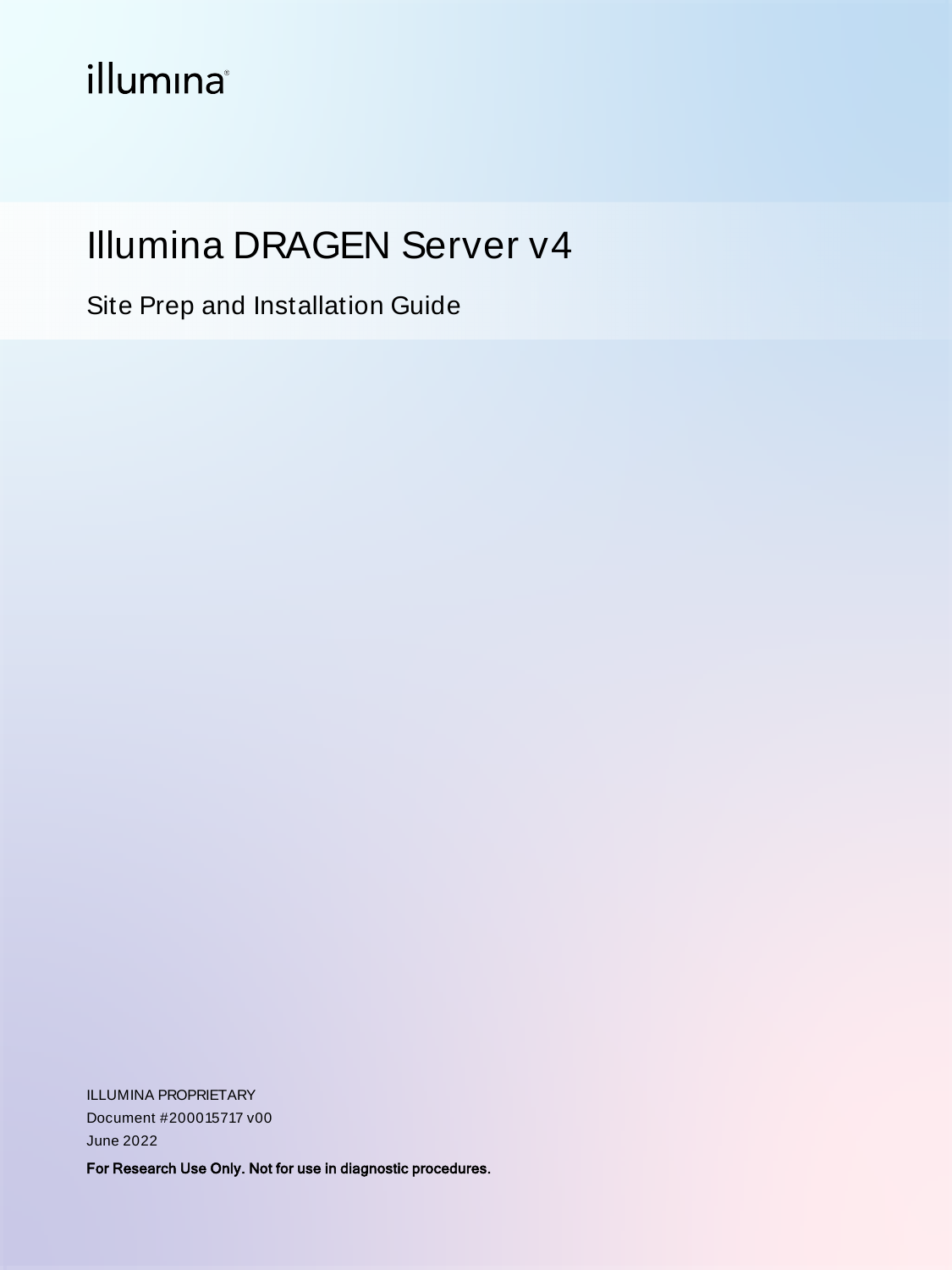This document and its contents are proprietary to Illumina, Inc. and its affiliates ("Illumina"), and are intended solely for the contractual use of its customer in connection with the use of the product(s) described herein and for no other purpose. This document and its contents shall not be used or distributed for any other purpose and/or otherwise communicated, disclosed, or reproduced in any way whatsoever without the prior written consent of Illumina. Illumina does not convey any license under its patent, trademark, copyright, or common-law rights nor similar rights of any third parties by this document.

The instructions in this document must be strictly and explicitly followed by qualified and properly trained personnel in order to ensure the proper and safe use of the product(s) described herein. All of the contents of this document must be fully read and understood prior to using such product(s).

FAILURE TO COMPLETELY READ AND EXPLICITLY FOLLOW ALL OF THE INSTRUCTIONS CONTAINED HEREIN MAY RESULT IN DAMAGE TO THE PRODUCT(S), INJURY TO PERSONS, INCLUDING TO USERS OR OTHERS, AND DAMAGE TO OTHER PROPERTY, AND WILL VOID ANY WARRANTY APPLICABLETO THE PRODUCT(S).

ILLUMINA DOES NOT ASSUMEANY LIABILITY ARISING OUT OF THE IMPROPER USE OF THE PRODUCT(S) DESCRIBED HEREIN (INCLUDING PARTS THEREOF OR SOFTWARE).

© 2022 Illumina, Inc. All rights reserved.

All trademarks are the property of Illumina, Inc. or their respective owners. For specific trademark information, see [www.illumina.com/company/legal.html](http://www.illumina.com/company/legal.html).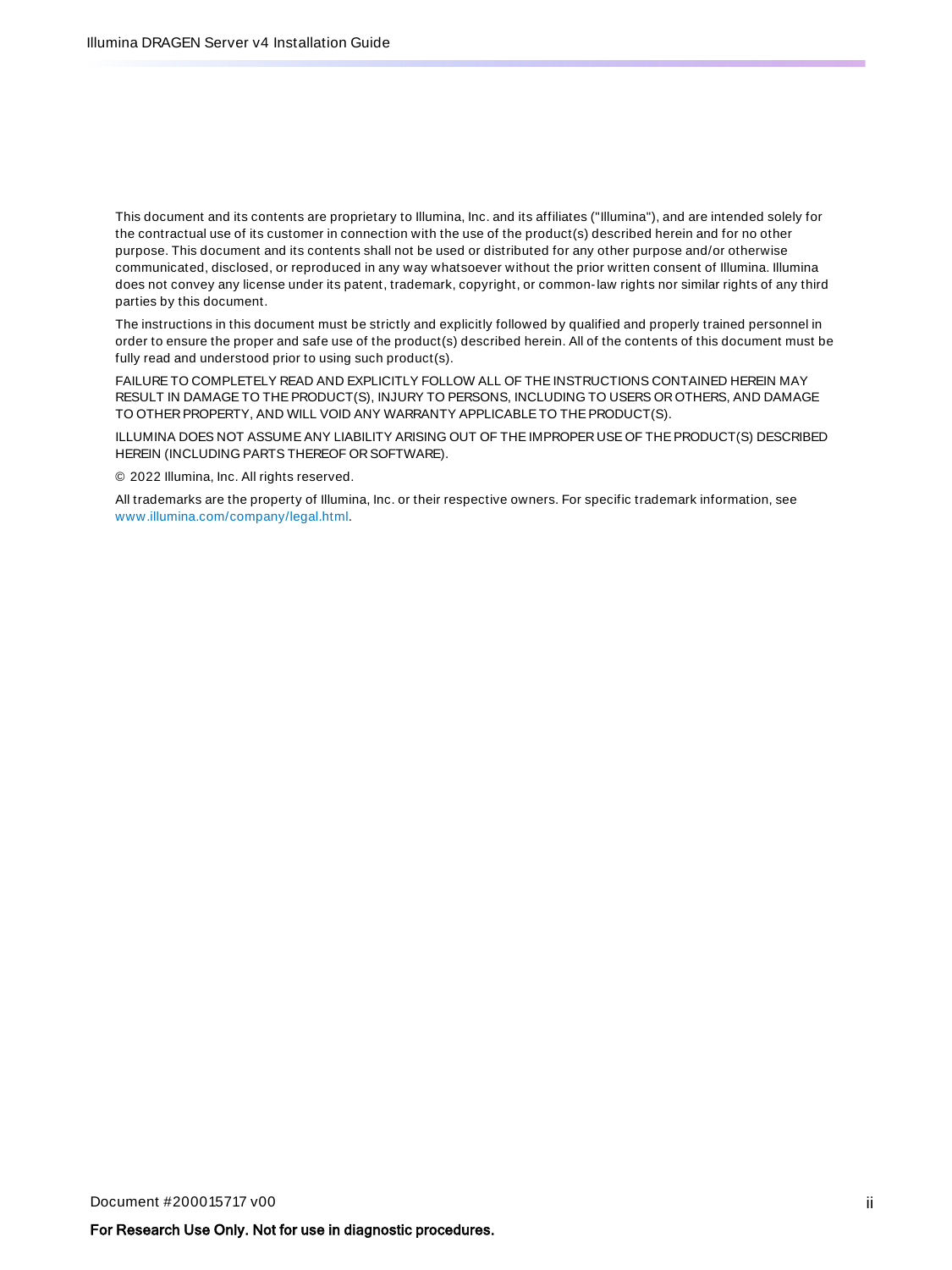# Table of Contents

| Set Up the DRAGEN Server <b>Manual Community</b> 2014 8 |    |
|---------------------------------------------------------|----|
|                                                         |    |
|                                                         | 23 |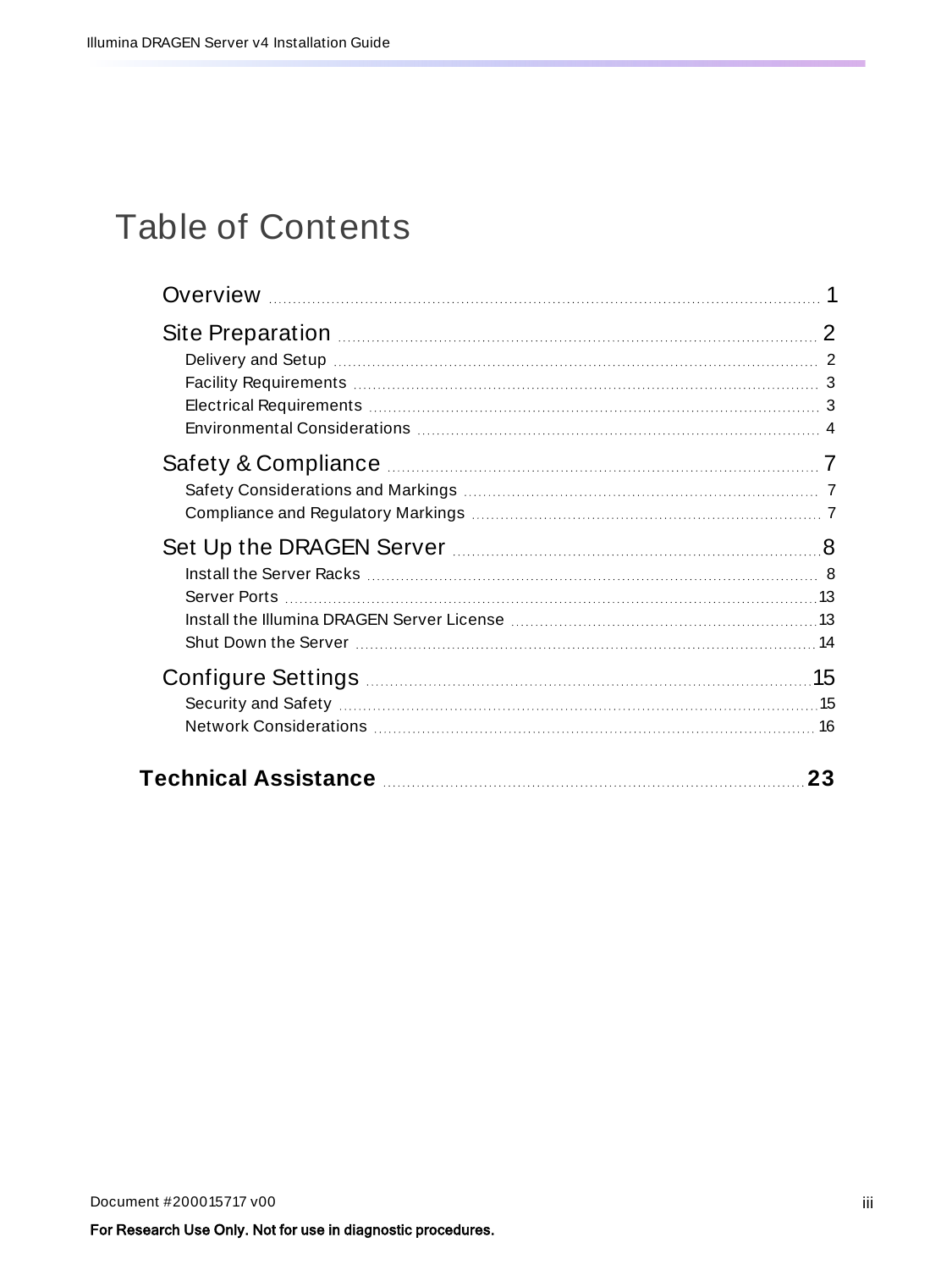## <span id="page-3-0"></span>**Overview**

This resource provides instructions for setting up the Illumina® DRAGEN Server<sup>™</sup>, including preparing your site for installation and operation.

The CentOS Project will discontinue support of CentOS 7 on June 30, 2024. As a result, support for CentOS 7 on the DRAGEN Servers will end. Upgrade the operating system to Oracle 8 to continue to use future versions of the DRAGEN Server software. Refer to the Upgrade to Oracle 8 instructions on [support.illumina.com/bulletins.html](https://support.illumina.com/bulletins.html). Contact Illumina Technical Support for additional help.

Use the following specifications and guidelines included to prepare your facility:

- Space requirements
- Electrical requirements
- Environmental considerations
- Computing requirements
- Network considerations

#### Server Specifications

| Component        | Specifications                                                 |
|------------------|----------------------------------------------------------------|
| <b>CPU</b>       | Dual Intel LGA3647-P0 Xeon Scalable Processor (up to 140W TDP) |
| System<br>Memory | 512 GB DDR4                                                    |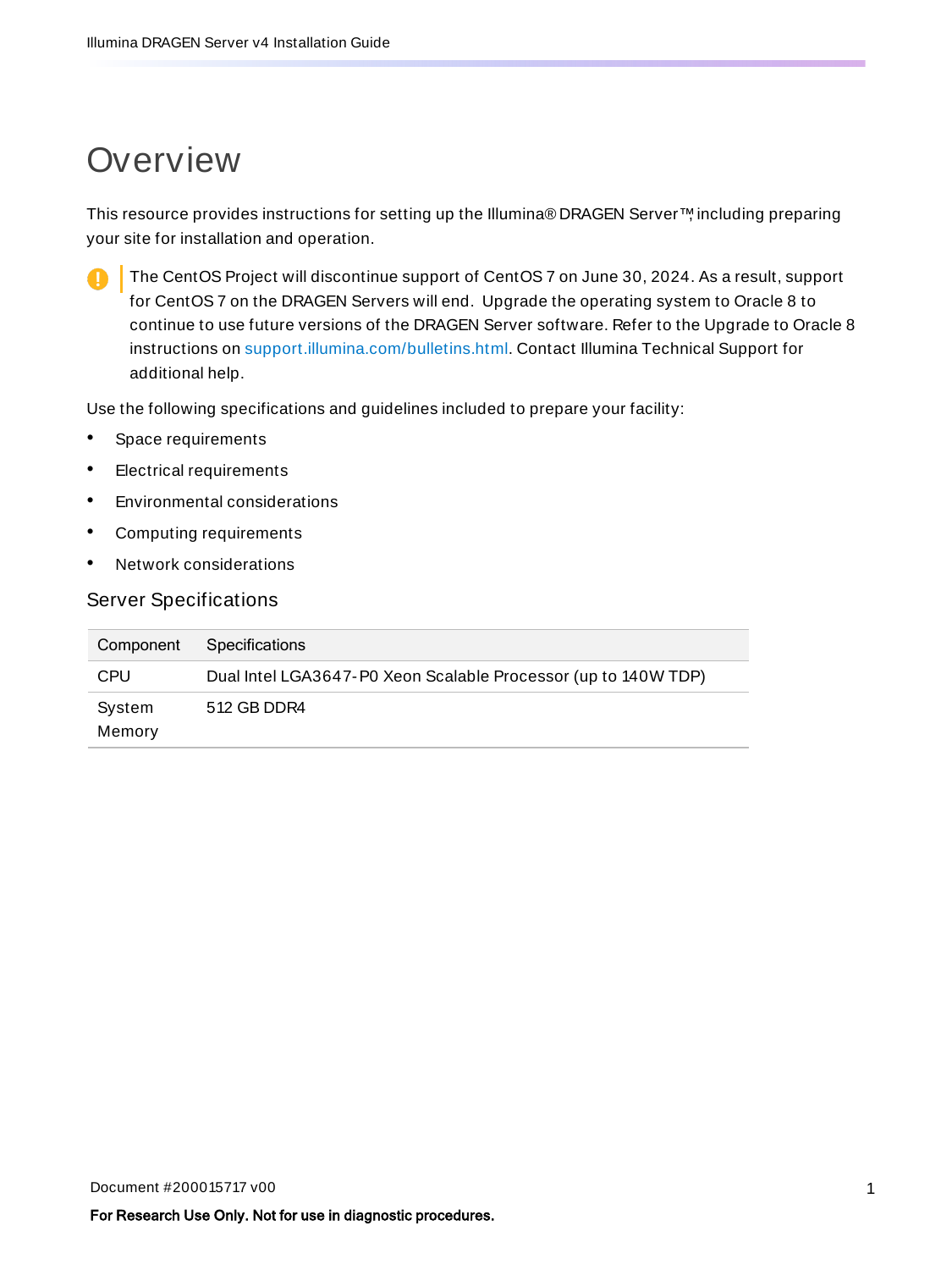# <span id="page-4-0"></span>Site Preparation

This section provides specifications and guidelines for preparing your site for installation and operation of the DRAGEN Server.

- Laboratory space requirements
- **Electrical requirements**
- <span id="page-4-1"></span>• Environmental considerations

## Delivery and Setup

The DRAGEN Server is unpacked and installed by the customer. The space must be ready before delivery.

### Box Dimensions

Use the following dimensions to determine transport, setup, and storage plans.

| Measurement | Dimension         |
|-------------|-------------------|
| Height      | 29.5 cm (11.6 in) |
| Width       | 62 cm (24.4 in)   |
| Depth       | 96 cm (37.8 in)   |
| Weight      | 34.8 kg (77 lb)   |

### Shipping Box Components

The DRAGEN Server and components are shipped in one box. The following components are included:

- Power cord, country- specific
- DRAGEN Server License USB key
- Rack mount rails 80.0 cm (31.5 in) length
- Rack mount screws
- Two SFP+ transceivers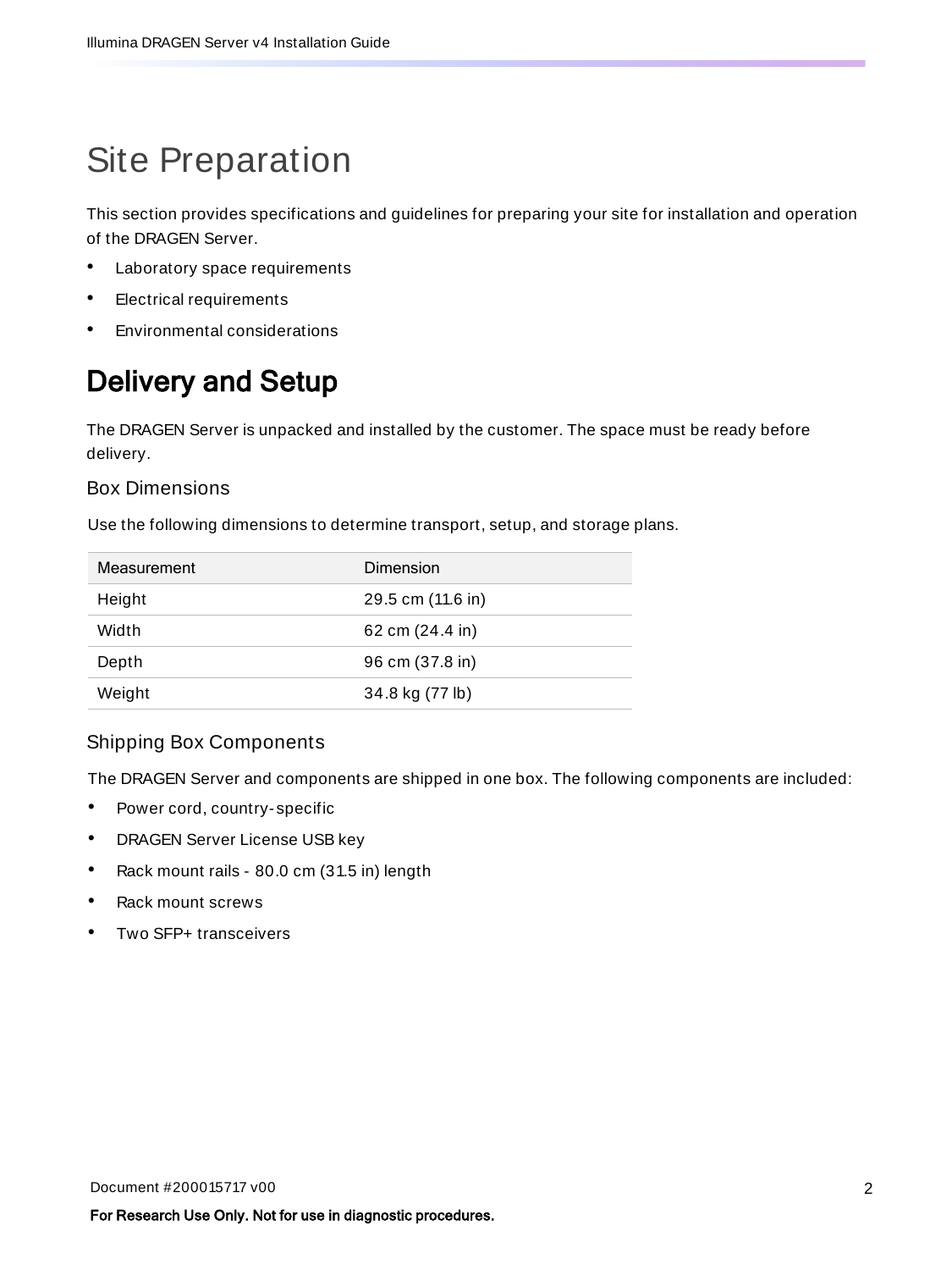## <span id="page-5-0"></span>Facility Requirements

Use the specifications and requirements provided in this section to set up your lab space.

### Equipment Dimensions

| Measurement | Dimension           |
|-------------|---------------------|
| Height      | 8.8 cm (3.46 in)    |
| Width       | 43.8 cm (17.24 in)  |
| Depth       | 76.0 cm (29.924 in) |

### Rack Requirements

| Minimum Depth | 60.95cm(25 in)   |
|---------------|------------------|
| Maximum Depth | 89.7cm (35.4 in) |

Consider the length of the rails for the server installation and placement. If the depth of the rack is shorter than the rails, 31.5 in, then the rails could interfere with the existing power and network management lines.

### Placement Requirements

Position the DRAGEN Server to allow proper ventilation, access to one power outlet, and access for servicing.

- Allow a rack height of at least 2U.
- Make sure that there is one standard pocket outlet within 10 ft (3 m) of the server.
- <span id="page-5-1"></span>• Position the instrument so personnel can quickly disconnect the power cords from the outlets.

### Electrical Requirements

### Power Specifications

| Type                   | Specification           |
|------------------------|-------------------------|
| Line voltage           | 100-240 VAC at 47/63 Hz |
| Peak power consumption | 750 Watts               |
| Power supply rating    | 2000 Watts at 100%      |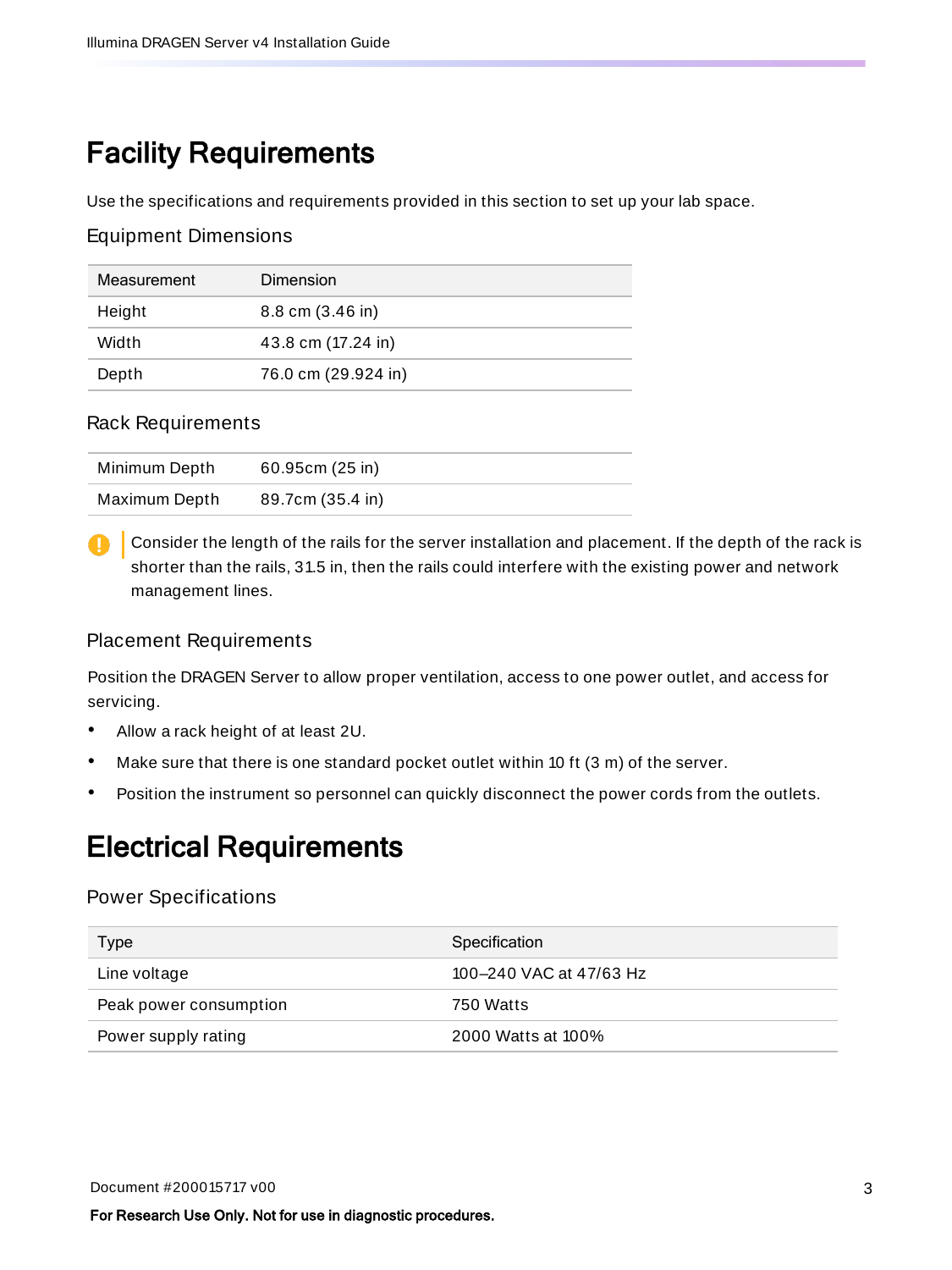For 100–240 Volts AC, your facility must be wired with a minimum 15 Amp grounded line with proper voltage. An electrical ground is required. If the voltage fluctuates more than 10%, a power line regulator is required.

The server must be connected to a dedicated circuit that must not be shared with any other equipment.

### **Receptacles**

Your facility must be wired with the following receptacles:

- For 100–110 Volts AC—Two 10 amp grounded, dedicated lines with proper voltage and electrical ground.
- For 220–240 Volts AC—Two 6 amp grounded lines with proper voltage and electrical ground.
- North America and Japan—NEMA 5–15.
- If the voltage fluctuates more than 10%, power line regulators are required.

### Protective Earth

The has a connection to protective earth through the enclosure. The safety ground on the power cord returns protective earth to a safe reference. The protective earth connection on the power cord must be in good working condition when using this device.

#### Power Cords

The instrument comes with an international standard IEC 60320 C20 receptacle, and is shipped with a region- specific power cord. To obtain equivalent receptacles or power cords that comply with local standards, consult a third-party supplier such as Interpower Corporation (www.interpower.com). All power cords are 2.5 m (8 ft) in length.

Hazardous voltages are removed from the instrument only when the power cord is disconnected from the AC power source. Position the server so that you can quickly disconnect the power cord from the outlet.

To avoid power surges, use an extension cord to connect the instrument to a power supply.

#### Fuses

<span id="page-6-0"></span>The server contains no user-replaceable fuses.

### Environmental Considerations

The following table specifies temperature, humidity, and other environmental considerations for safely housing the instrument.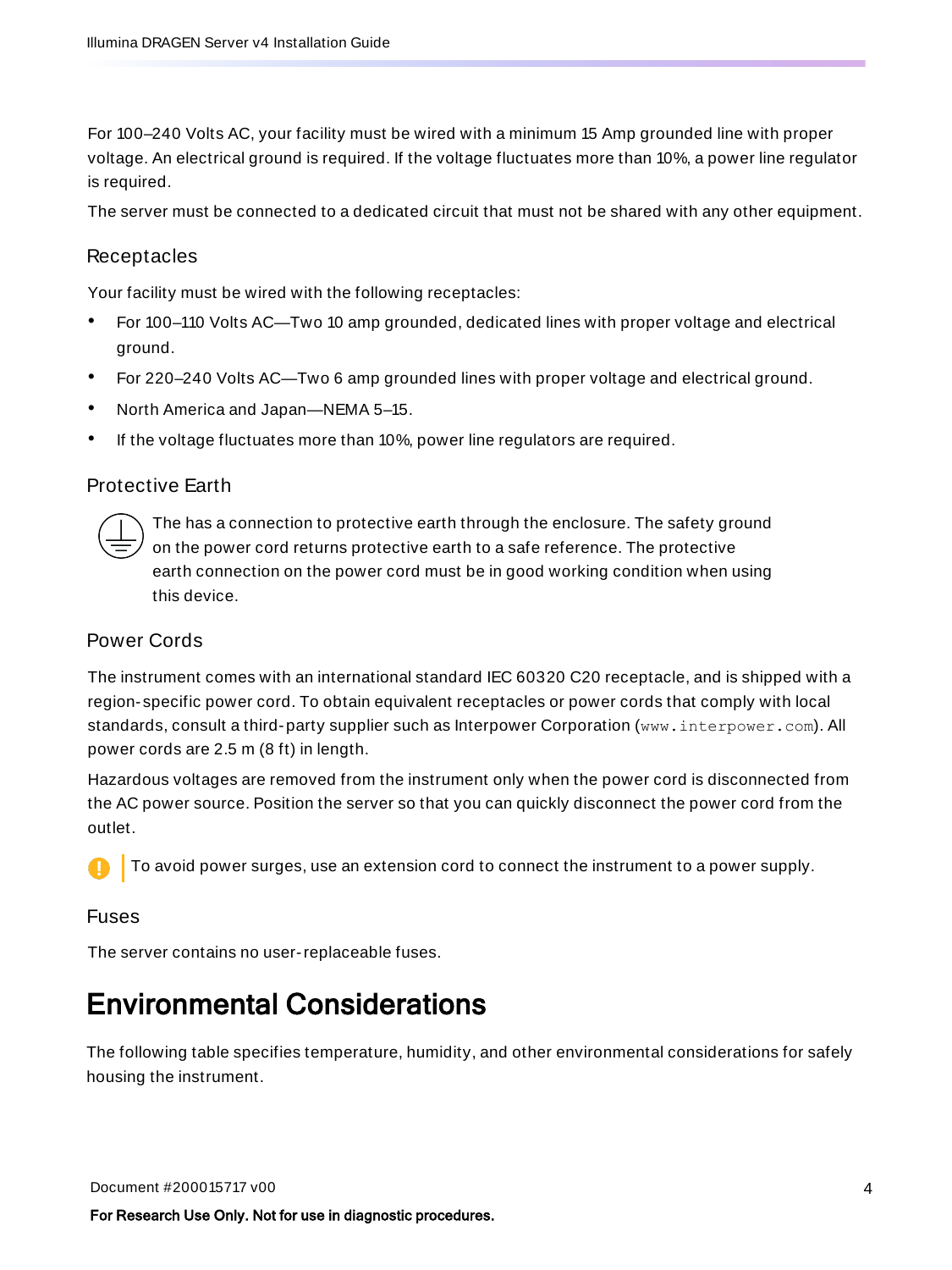| Element            | Specification                                                                                                                                                                                                                  |
|--------------------|--------------------------------------------------------------------------------------------------------------------------------------------------------------------------------------------------------------------------------|
| Temperature        | Maintain a server room temperature of $0^{\circ}$ C to 35 $^{\circ}$ C. This temperature is the<br>operating temperature of the DRAGEN Server. Do not allow the ambient<br>temperature to vary by more than $\pm 2^{\circ}$ C. |
| Humidity           | Maintain a noncondensing relative humidity between 10-85%.                                                                                                                                                                     |
| Altitude           | Locate the DRAGEN Server at an altitude below 2,000 meters (6,500 ft).                                                                                                                                                         |
| <b>Air Quality</b> | Operate the server in a data center environment with air filtration per ISO<br>14644-1 Class 8 with a 95% upper confidence limit.                                                                                              |
| Ventilation        | Consult your facilities department for ventilation requirements sufficient for<br>the level of heat output expected from the DRAGEN Server.                                                                                    |
| Location           | Operate the server in an indoor environment only. The server is not suitable<br>for use in locations where children are likely to be present. The server is<br>intended for use in a server room.                              |

### Heat Output

| <b>Measured Power</b> | <b>Thermal Output</b> |
|-----------------------|-----------------------|
| 800 Watts             | 2800 BTU/hr           |

### Noise Output

| Acoustical<br>Performance        | <b>Noise</b><br>Output<br>(dB) | Distance from Server         |
|----------------------------------|--------------------------------|------------------------------|
| Idle $@25°C$ ambient             | 70                             | 1 meter $(3.3 \text{ feet})$ |
| Maximum load $@$<br>25°C ambient | 76                             | 1 meter $(3.3 \text{ feet})$ |

### Uninterruptible Power Supply

Illumina recommends using a user- supplied uninterruptible power supply (UPS).

Illumina is not responsible for data loss caused by interrupted power, regardless of whether the DRAGEN Server is connected to a UPS. Standard generator-backed power is often not uninterruptible, so a brief power outage occurs before power resumes. This power outage interrupts analysis and data transfer.

The following table shows three example recommended UPS models for the DRAGEN Server.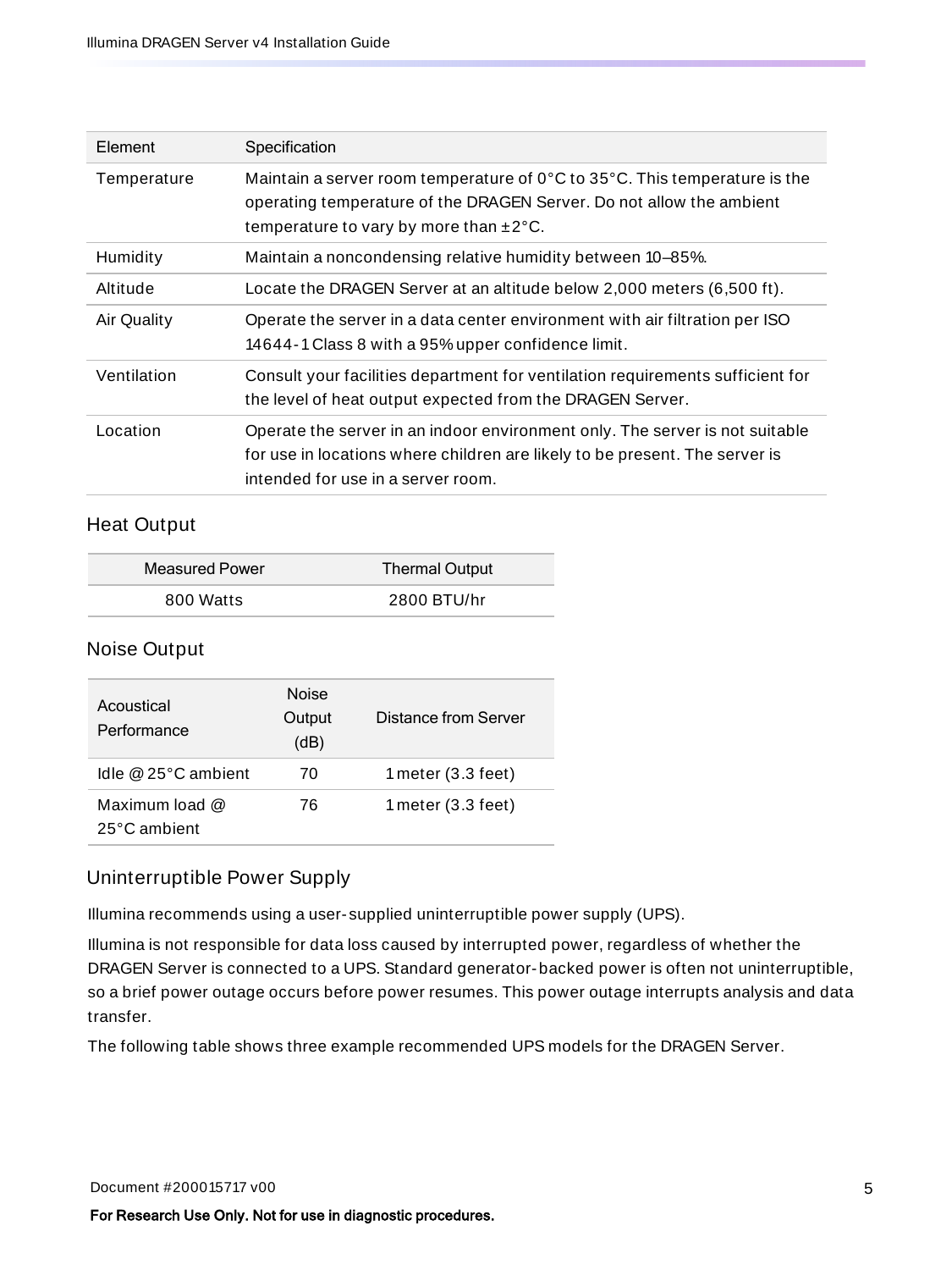| Specification                                            | Japan<br><b>APC Model</b><br># SMX1500RMJ2U | <b>North America</b><br><b>APC Model</b><br>#SMX1500RM2UNC                                                   | International<br><b>APC Model</b><br>#<br>SMX1500RMI2UNC         |
|----------------------------------------------------------|---------------------------------------------|--------------------------------------------------------------------------------------------------------------|------------------------------------------------------------------|
| Maximum Output<br>Capacity                               | 1200 W 1500 VA                              | 1200 W 1440 VA                                                                                               | 1200 W 1500 VA                                                   |
| Input Voltage<br>(Nominal)                               | <b>100 VAC</b>                              | <b>120 VAC</b>                                                                                               | 230 VAC                                                          |
| Input Frequency                                          | 50/60 Hz                                    | 50/60 Hz                                                                                                     | 50/60 Hz                                                         |
| <b>Input Connection</b>                                  | <b>NEMA 5-15P</b>                           | NEMA 5-15P                                                                                                   | IEC-320 C14<br>Schuko CEE7/EU1-<br>16P British<br><b>BS1363A</b> |
| Built-In UPS<br>Output<br>Receptacles                    | Six NEMA 5-15 R<br>(battery backup)         | Eight NEMA 5-15R (battery<br>backup)                                                                         | Eight IEC 320 C13<br>(battery backup)                            |
| <b>Dimensions</b>                                        | 8.9 cm $\times$ 43.2 cm $\times$<br>46.8 cm | 8.9 cm $\times$ 43.1 cm $\times$ 49.0 cm<br>$(3.5 \text{ in} \times 17.0 \text{ in} \times 19.3 \text{ in})$ | $8.9 \text{ cm} \times 43.2 \text{ cm} \times$<br>49.0 cm        |
| Rack Height                                              | 2U                                          | 2U                                                                                                           | 2U                                                               |
| Weight                                                   | 27.8 kg                                     | 24.8 kg (54.6 lb)                                                                                            | 24.8 kg                                                          |
| <b>Typical Run Time</b><br>(at 500 Watt<br>Average Draw) | 19.5 minutes                                | 22.9 minutes                                                                                                 | 22.9 minutes                                                     |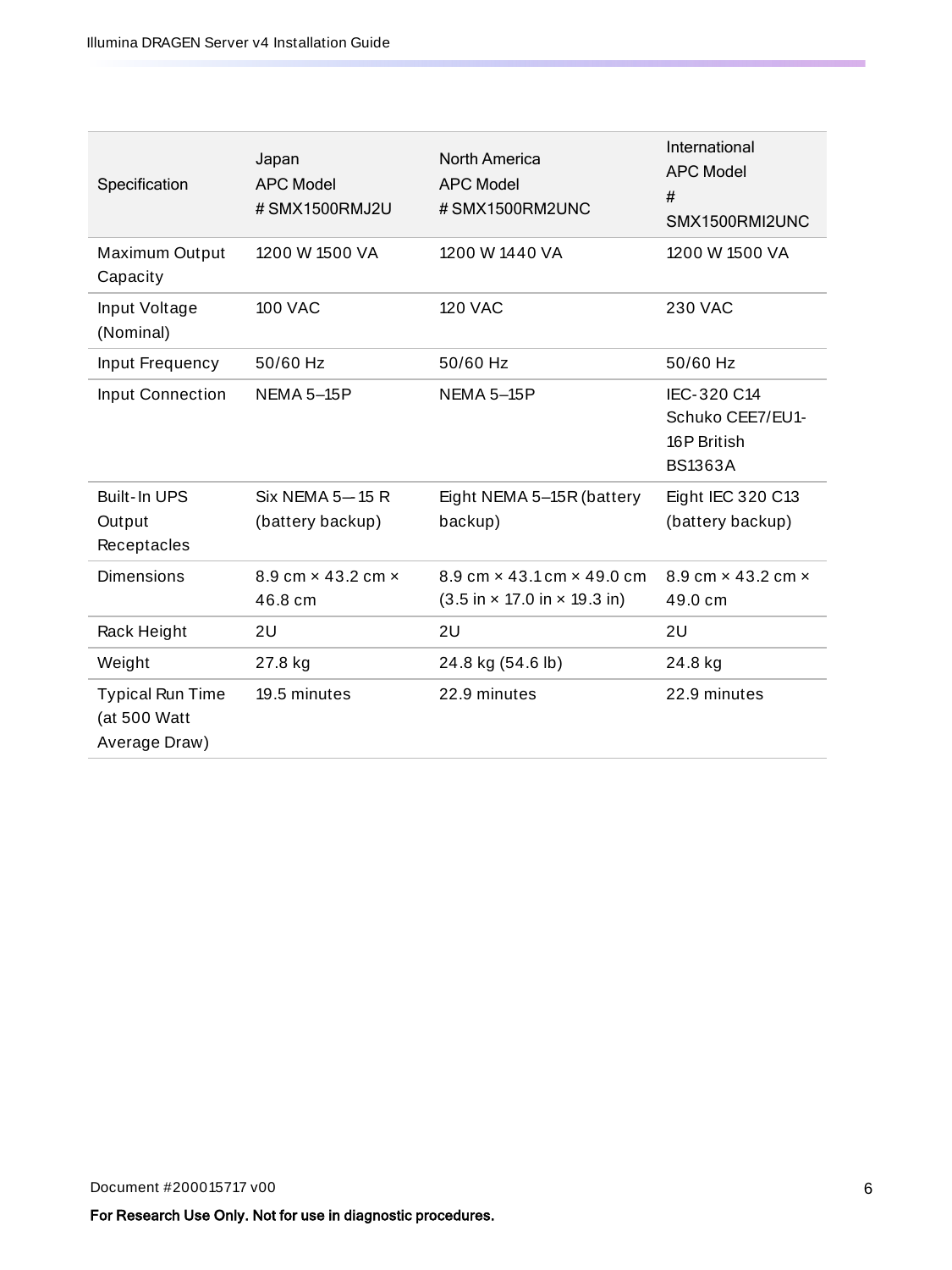# <span id="page-9-0"></span>Safety & Compliance

This guide provides important safety information pertaining to the installation and operation of the DRAGEN Server. This guide includes product compliance and regulatory statements. Read this document before performing any procedures on the server.

<span id="page-9-1"></span>The country of origin and date of manufacture of the server are printed on the server label.

## Safety Considerations and Markings

This section identifies potential hazards associated with installing, servicing, and operating the . Do not operate or interact with the in a manner that exposes you to any of these dangers.

### General Safety Warnings

Make sure that all personnel are trained in the correct operation of the and any potential safety considerations.

Follow all operating instructions when working in areas marked with this label to minimize risk to personnel or the .

### Electrical Safety Warnings

<span id="page-9-2"></span>Do not remove the outer panels from the . There are no user- serviceable components inside. Operating the with any of the panels removed creates potential exposure to line voltage and DC voltages.

## Compliance and Regulatory Markings

The is labeled with the following compliance and regulatory markings.

### Waste Electrical & Electronic Equipment (WEEE)

This label indicates that the instrument meets the WEEE Directive for waste.



Visit [support.illumina.com/certificates.html](http://support.illumina.com/certificates.html) for guidance on recycling your equipment.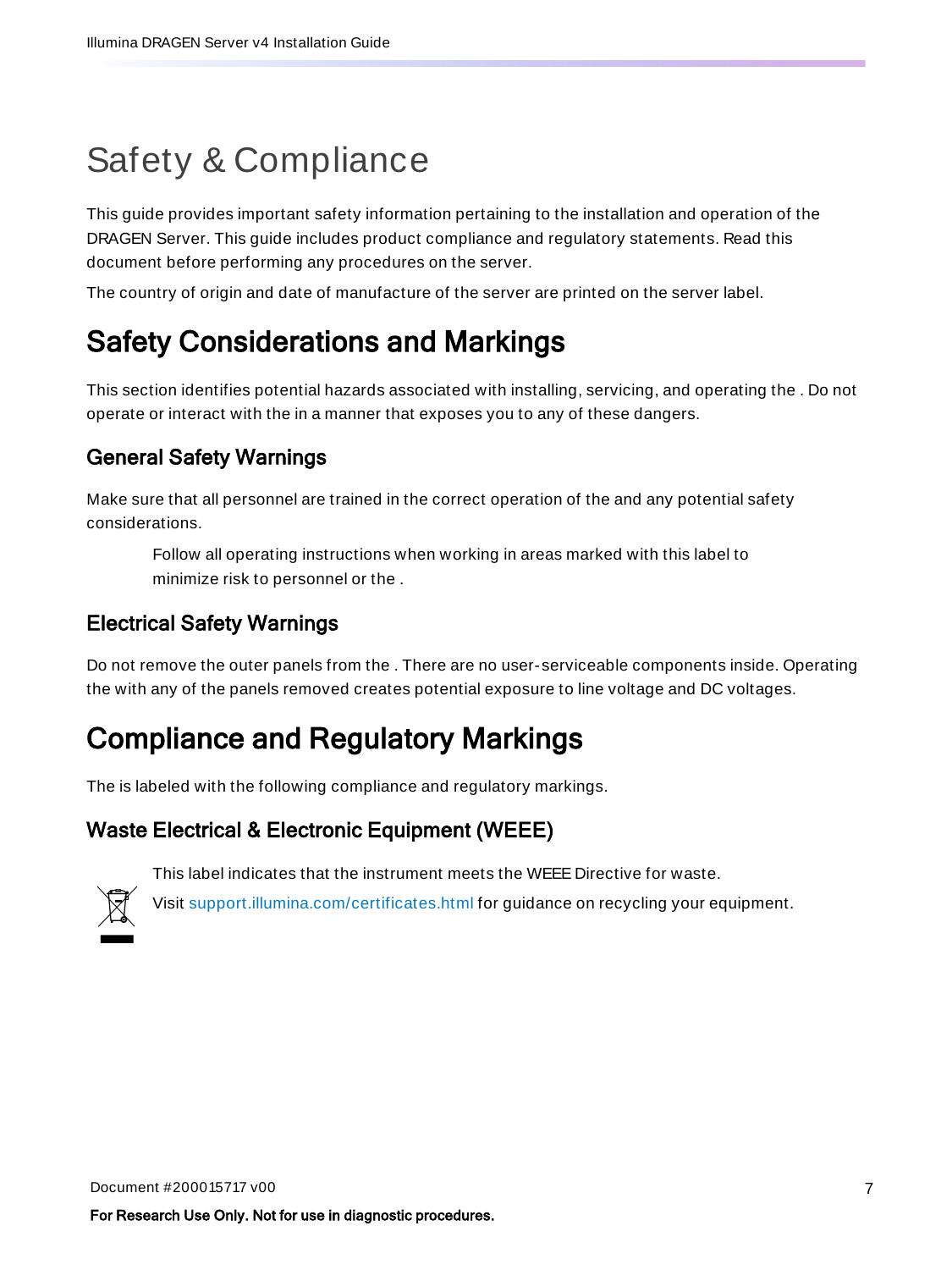# <span id="page-10-0"></span>Set Up the DRAGEN Server

This section provides information on installing the DRAGEN Server. Before beginning, make sure that you have all the components and your facility meets the requirements.

The following components are not included with the DRAGEN Server and required to set up the server:

- Monitor with a VGA input
- VGA cable
- Keyboard with a USB input
- Mouse with a USB input
- <span id="page-10-1"></span>• Two USB cables

## Install the Server Racks

Use the following instructions to mount the DRAGEN Server to your server rack.

#### Attach Mounting Bracket to Server

- 1. Pull the mounting bracket rail out from the rail assembly until you reach the safety lock.
- 2. Press the yellow rail lock lever up, and then remove the mounting bracket rail from the rail assembly.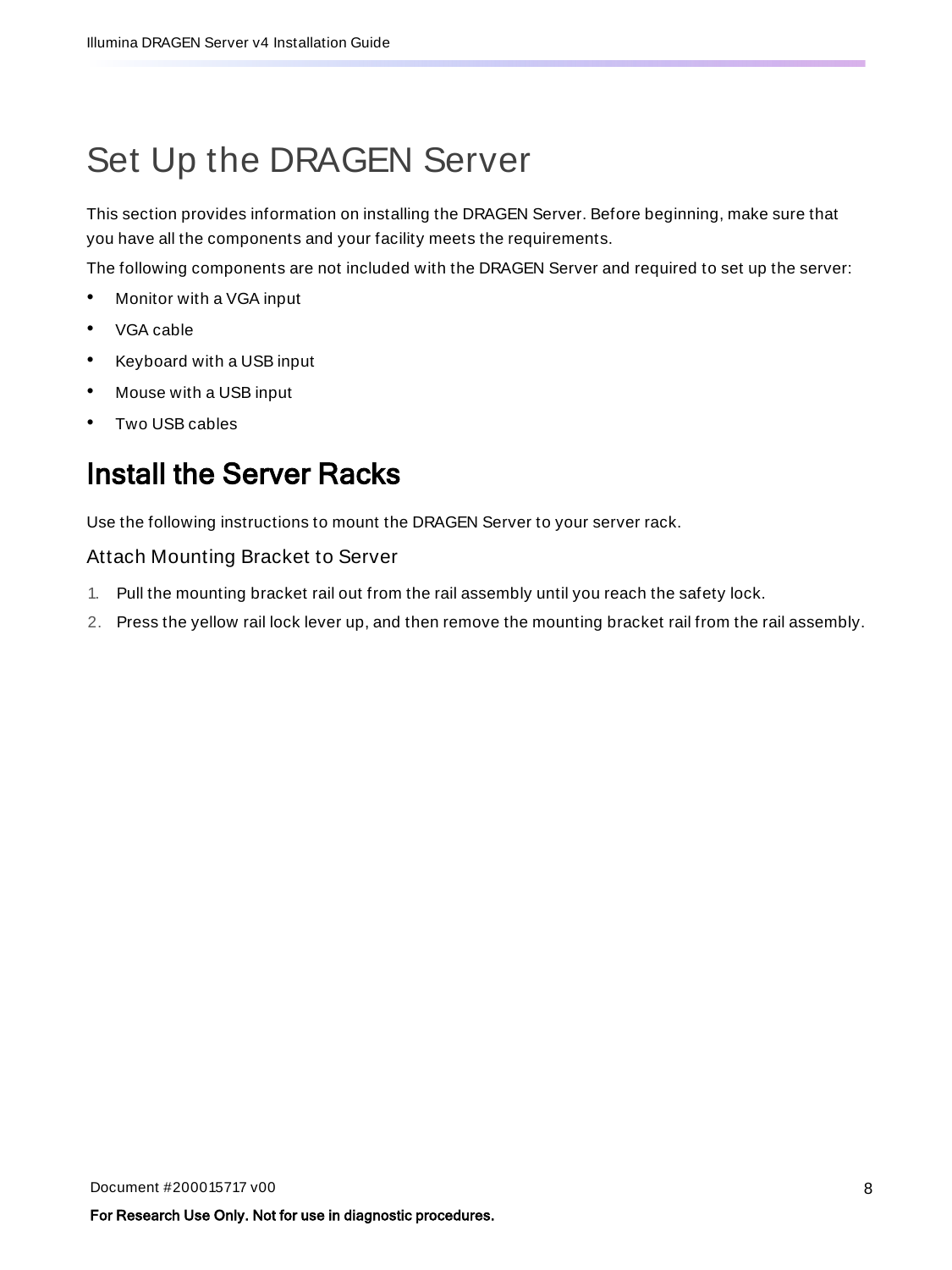

Figure 1 Expanded Rail Assembly



3. Align the key slots to the T studs on the sides of the server and slide the mounting bracket back to lock into place.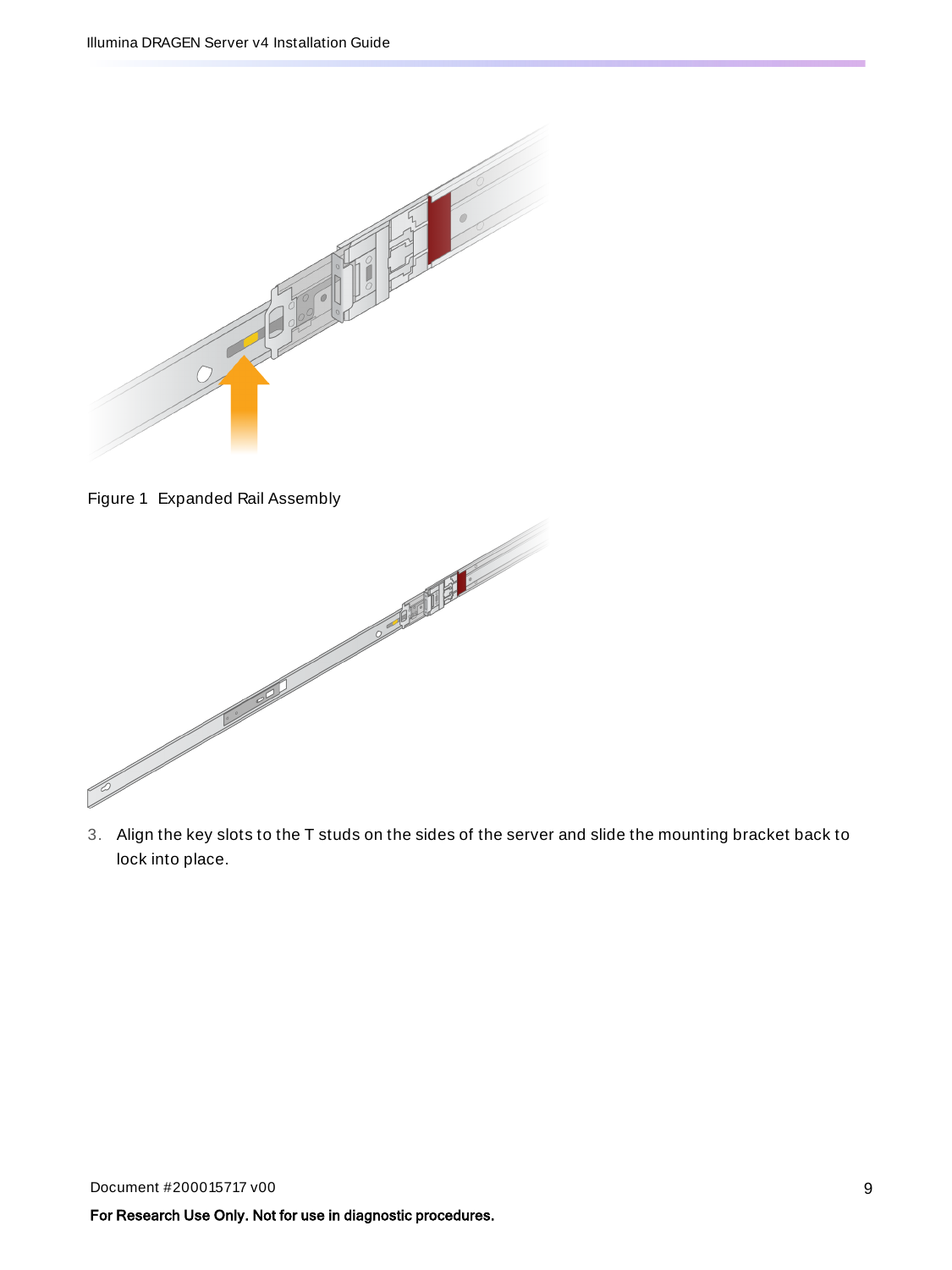

4. Repeat to attach the mounting bracket on the other side.

### Mount the Rail Assemblies in Rack

- 1. Press down on the rail assembly mechanism to unlock the rear rail assembly lock.
- 2. Align the rail assembly into the desired server rack brackets and push forward to lock into place. An audible click indicates that the rail assembly is in place.
- 3. Release the yellow locking latch and push the slider forward to the rear of the rail assembly.
- 4. Align the rail assembly into the desired front server rack brackets and flip the lock mechanism forward to lock the rail assembly into place.
- 5. Repeat for the other rail.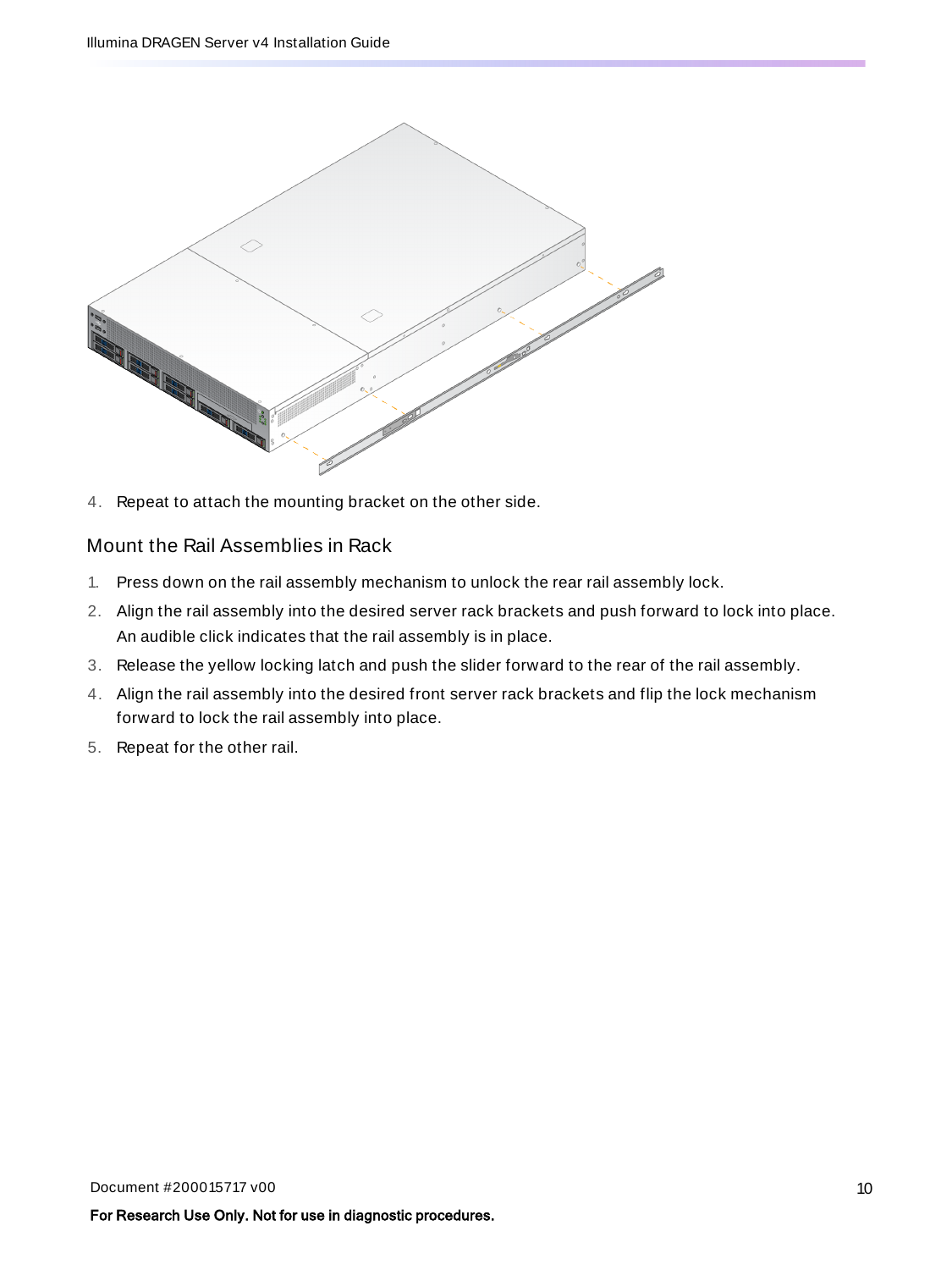Figure 2 Rail Assembly Aligned With Server Brackets



### Install the Server in the Rack

Two people are recommended for moving the server.

- 1. Facing the front of the rack, align the mounting brackets on the server with the slide rails inside the rack.
- 2. Slide the mounting brackets into the slide rails until you reach the safety locks.
- 3. Press both safety lock triggers down simultaneously and slide the server forward until it rests against the server rack.
- 4. Insert the required cables.
- 5. Insert screws into the rectangular window on the front of each lock mechanism.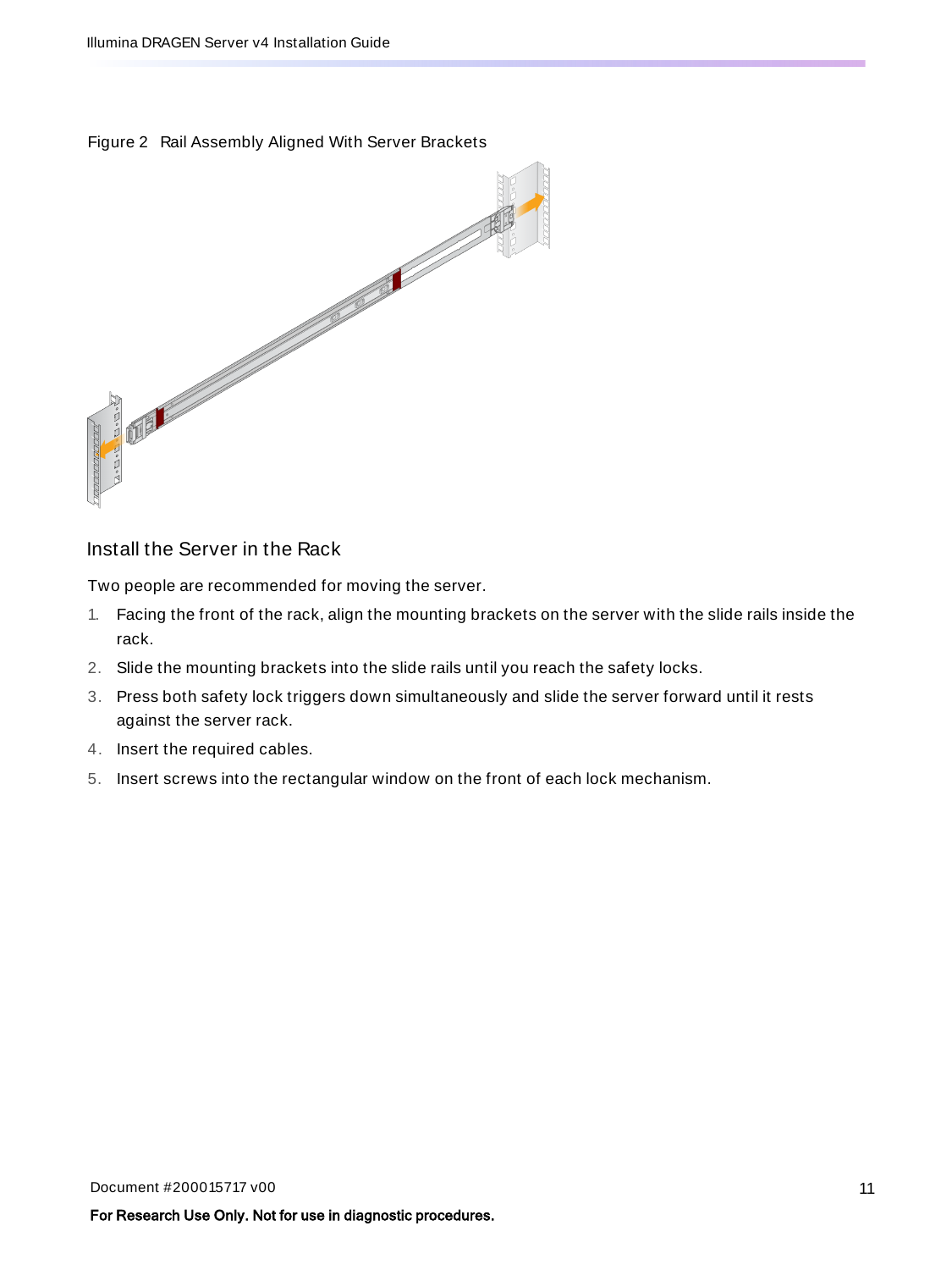

Figure 3 Secured Server

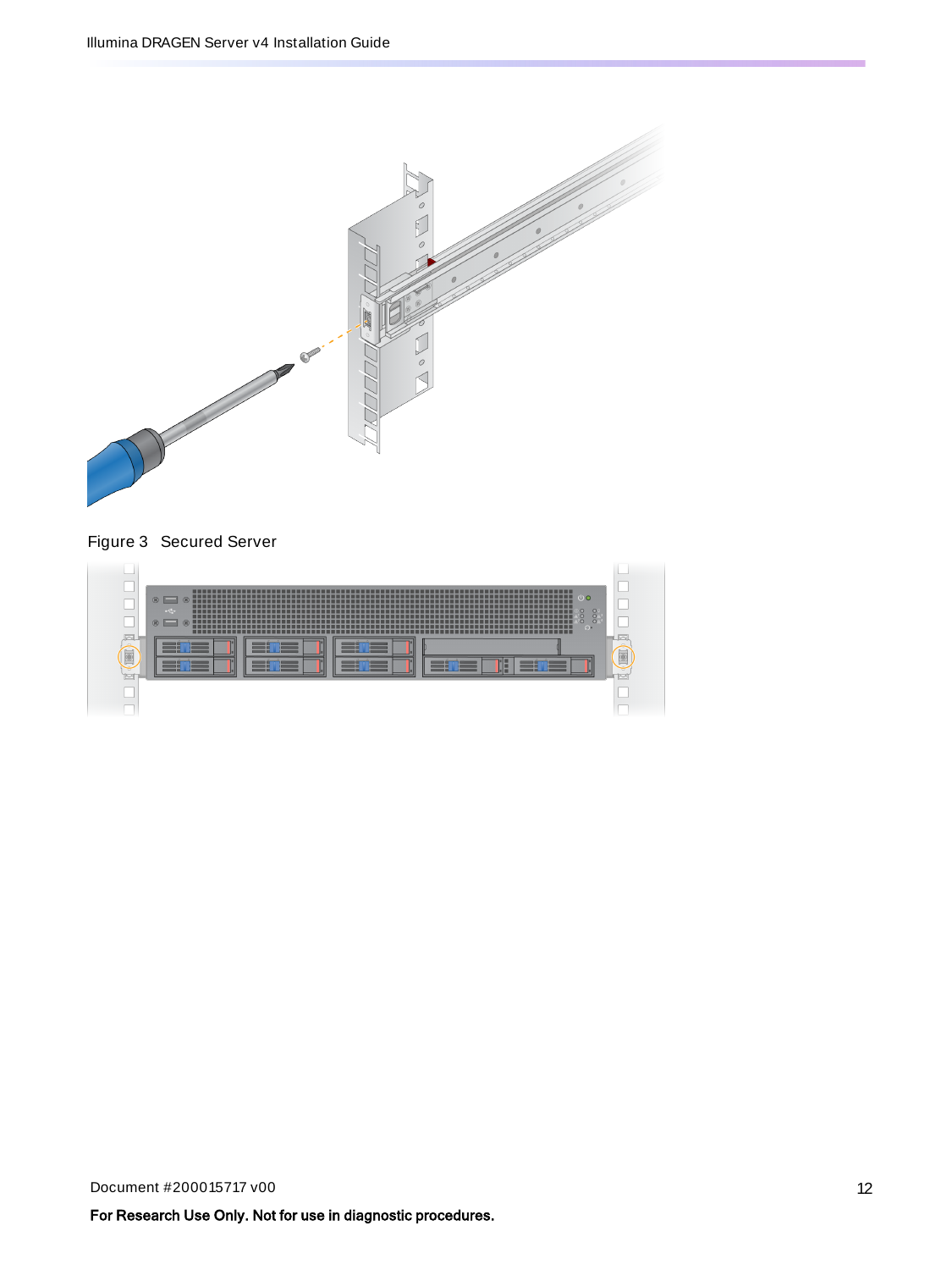## <span id="page-15-0"></span>Server Ports

The following figure indicates the port location for each cable required when installing the Illumina DRAGEN Server.

Figure 4 Rear of DRAGEN Server



- A. VGA port (monitor)
- B. 1GB Ethernet port with interface name enp5s0 (BMC)
- C. 1GB Ethernet port with interface name enp4s0
- D. 10 GB Ethernet port with interface name enp26s0f1
- E. 10 GB Ethernet port with interface name enp26s0f0
- F. 10 GB SFP+ port with interface name enp135s0f0
- G. 10 GB SFP+ port with interface name enp135s0f1
- H. Power supply inlets

### Insert Cables

- 1. Using the VGA cable, attach the VGA monitor to the server VGA port.
- 2. Attach the USB keyboard to any open USB port.
- <span id="page-15-1"></span>3. Attach network cable RJ45 to network port C.

### Install the Illumina DRAGEN Server License

You can activate the DRAGEN Server by installing the USB license key as follows. You must activate the server before proceeding.

- 1. Connect the power supply to the AC inlet, and then to a wall outlet.
- 2. Locate the USB license key in the delivery box.
- 3. Plug the USB license key into any USB port on the back of the server.
- 4. Connect the power cord to the power supply inlet, and then to the wall outlet.
- 5. The server turns on automatically.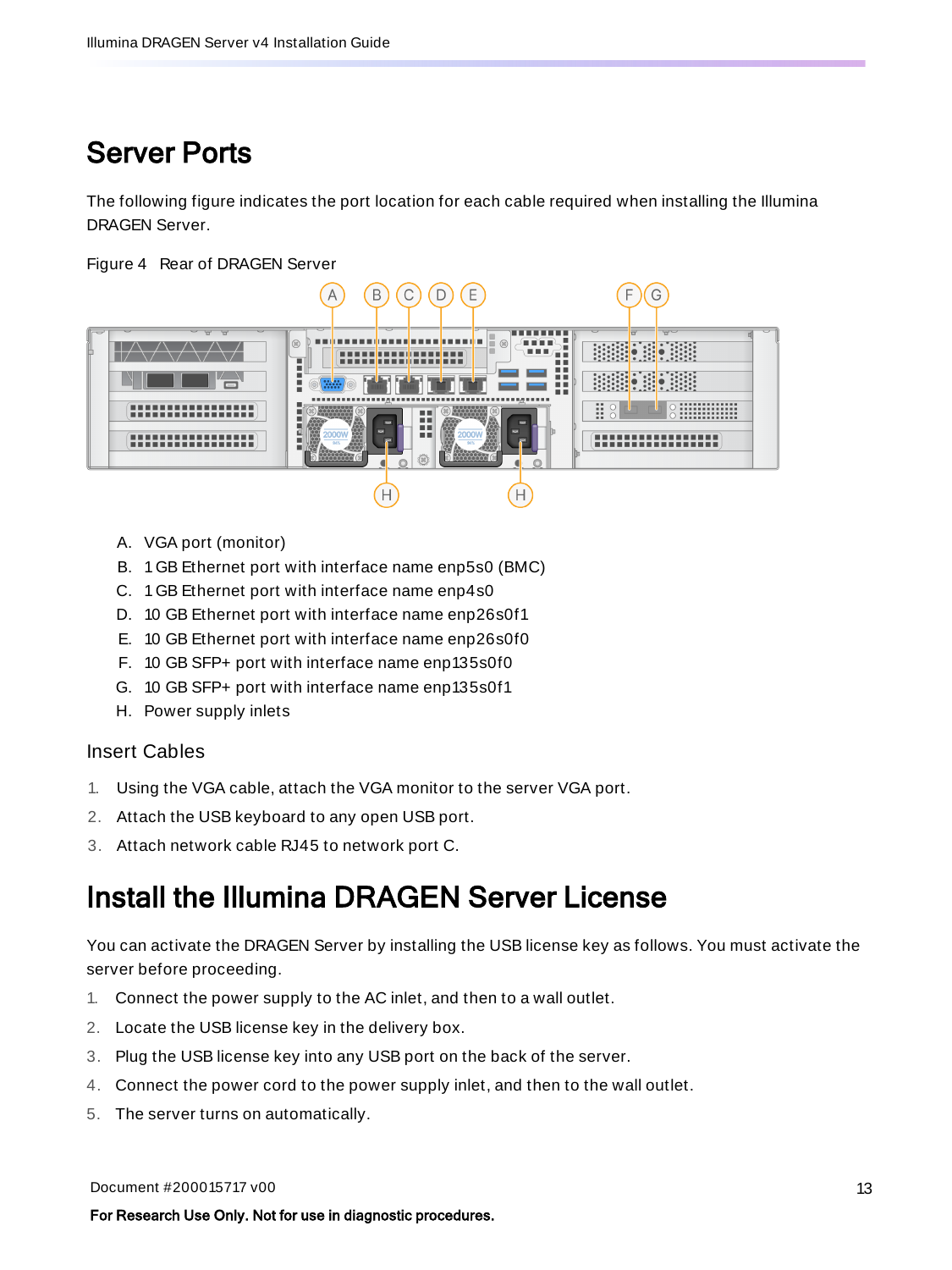- 6. Connect your monitor to the DRAGEN Server using the VGA port.
- <span id="page-16-0"></span>7. Connect your keyboard to the DRAGEN Server using any unoccupied USB port.

## Shut Down the Server

You can shut down the DRAGEN Server directly from the command line.

- 1. Log in as root.
- 2. To initiate system shutdown, enter:

poweroff

Wait a few minutes until the server comes to a complete shutdown.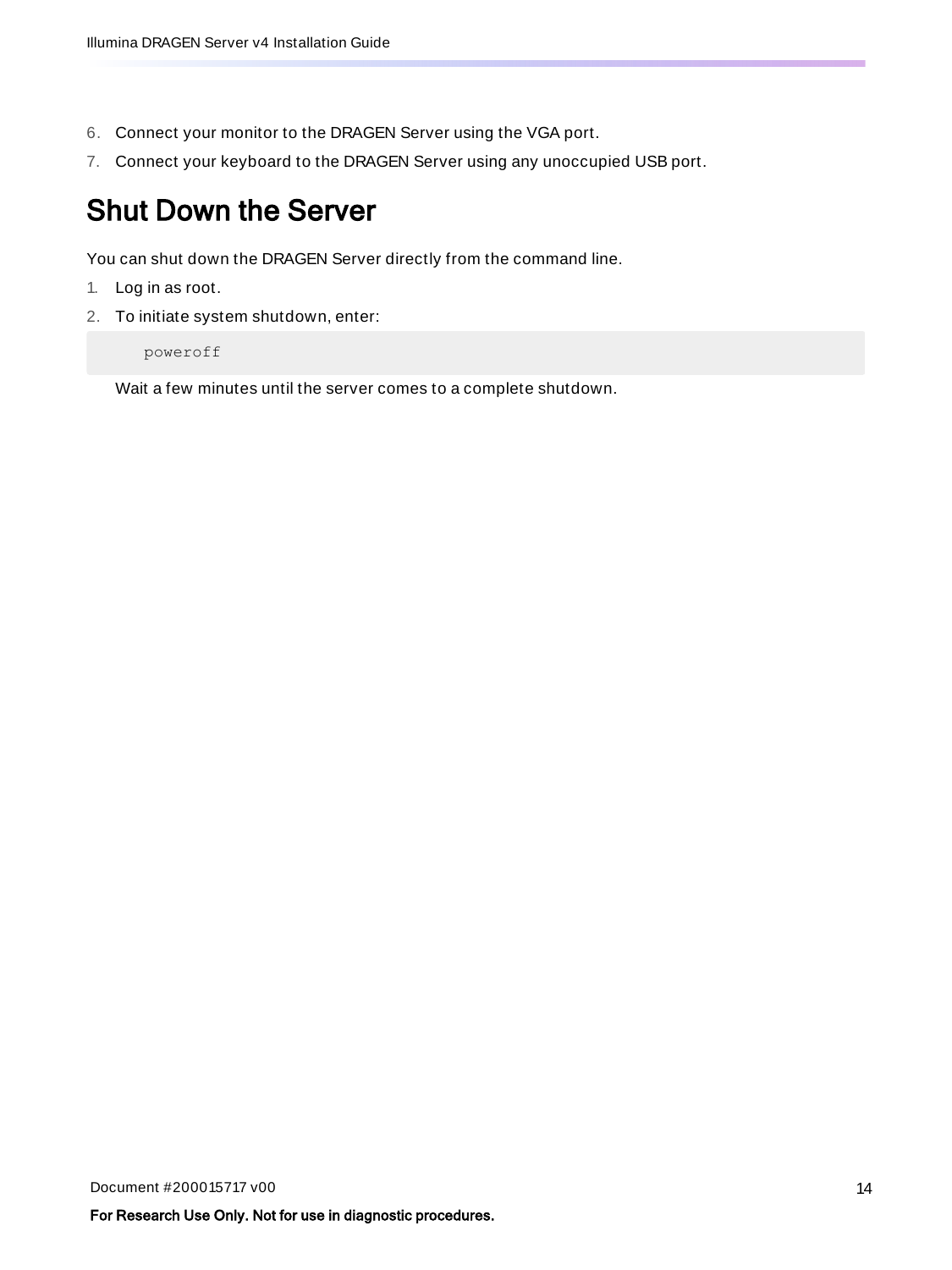# <span id="page-17-0"></span>Configure Settings

You can configure the following settings for the DRAGEN Server:

- **Security**
- **Networking**
- <span id="page-17-1"></span>• Baseboard management controller

## Security and Safety

The DRAGEN Server is designed to resist attacks. Supplement this design with the following security recommendations:

- A secure internal LAN to prevent the distribution of data to all web browsers.
- Limited access to the DRAGEN Server to prevent the removal of the RAID controller, disk drives, and access to data. Booting in single-user mode allows access to the whole system.
- The DRAGEN Server is designed to analyze sequencing data. Do not consider it a general-purpose computer. For quality and security reasons, do not use the computer for web browsing, checking email, reviewing documents, or other unnecessary activity. These activities can result in degraded performance or loss of data.

### Antivirus Software

Illumina does not recommend running any virus scanners on the DRAGEN Server. Virus scanners often impact the performance of High-Performance Computing (HPC) systems.

### Restricted Ports and Authentication

| Outbound Connections | lus.edicogenome.com port 80 |
|----------------------|-----------------------------|
| Inbound Connections  | SSH: TCP port 22            |

### Stack Overflow Protection

Modern processors disable coded execution in data sections of the program to address stack overflow attacks. By default, this feature is enabled.

### User Behavior

The DRAGEN Server is designed for analyzing sequencing data. For quality and security reasons, it should not be used for general-purpose computing such as web browsing, checking email, or running third-party software. These activities can result in degraded performance or data loss. Users should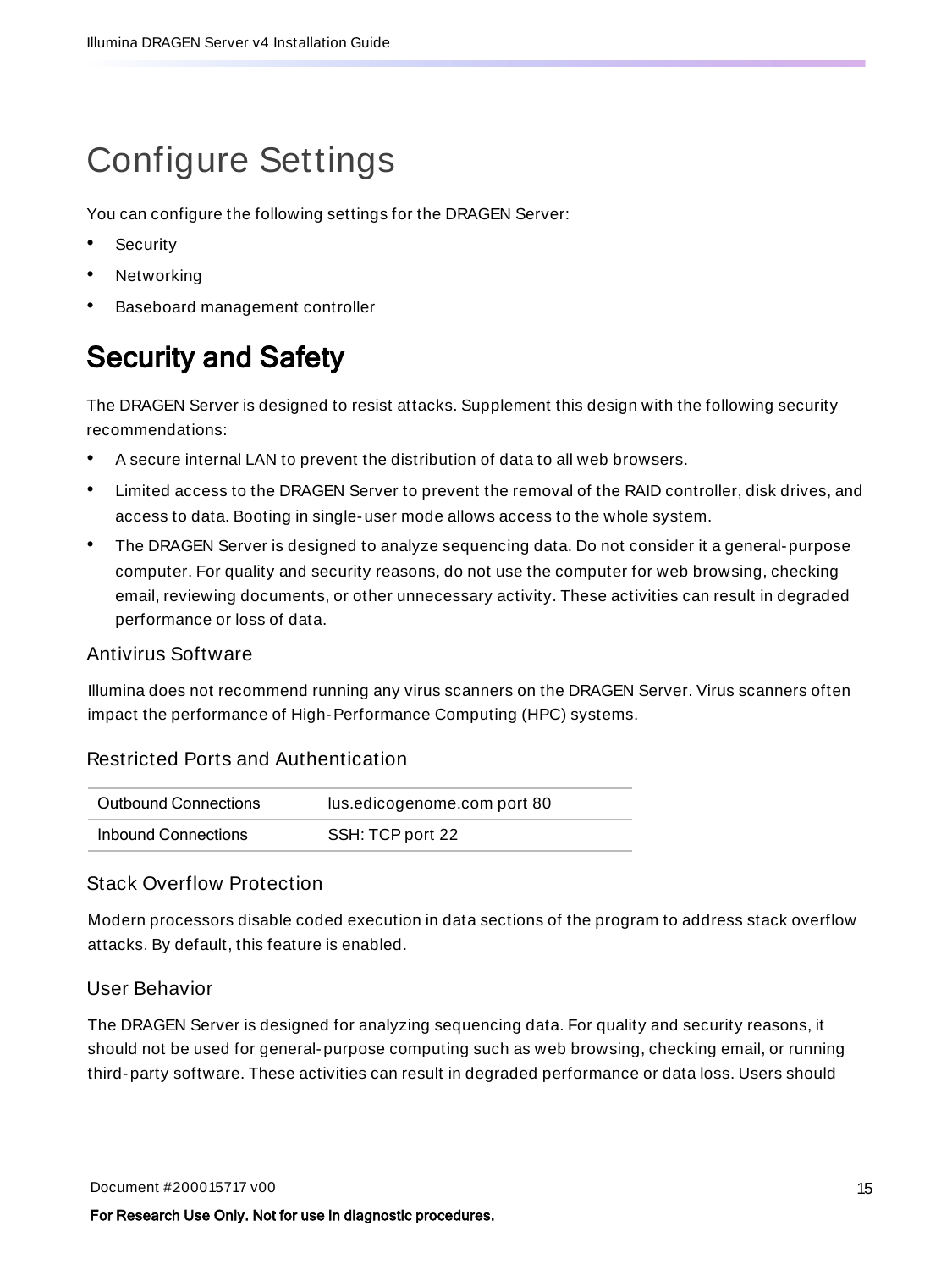<span id="page-18-0"></span>also avoid storing files on the scratch drive as it can impede the proper operation of the server.

### Network Considerations

Before running tests, make sure that your network contains the required components and meets the network connection recommendations.

DRAGEN Server setup requires the following network components:

- Default gateway address
- DNS Server IP address
- IP addresses (2)
- Subnet mask for the IP addresses

The following operations require an external internet connection using TCP on ports 80 and 443:

- Updating the software
- Remote assistance from Illumina Technical Support
- Access to license server

#### Network Connections

Use the following recommendations to install and configure a network connection:

- Recommended bandwidth for a connection is 10 GB per second.
- Switches and other network equipment must have a minimum of 10 GB per second.
	- Calculate the total capacity of the workload on each network switch. The number of connected instruments and ancillary equipment, such as a printer, can impact capacity.
- For 10 GB connections, SFP+ and RJ45 connections are supported. If using SFP+ ports, twinax cables or SFP+ transceivers are required. Validated transceivers include Intel and Finisar.
- Ask your IT professional to review network maintenance activities for potential compatibility risks with the system.

### Configure the Server Network

Using the Network Manger Text User Interface (NMTUI), you can configure the IP address, gateway, DNS server, and additional options for your connection.

- 1. Enter the user name and password. Refer to your Welcome email from the Illumina Support to get your user name and password.
- 2. Enter:

nmtui

3. Use your keyboard to navigate the NMTUI.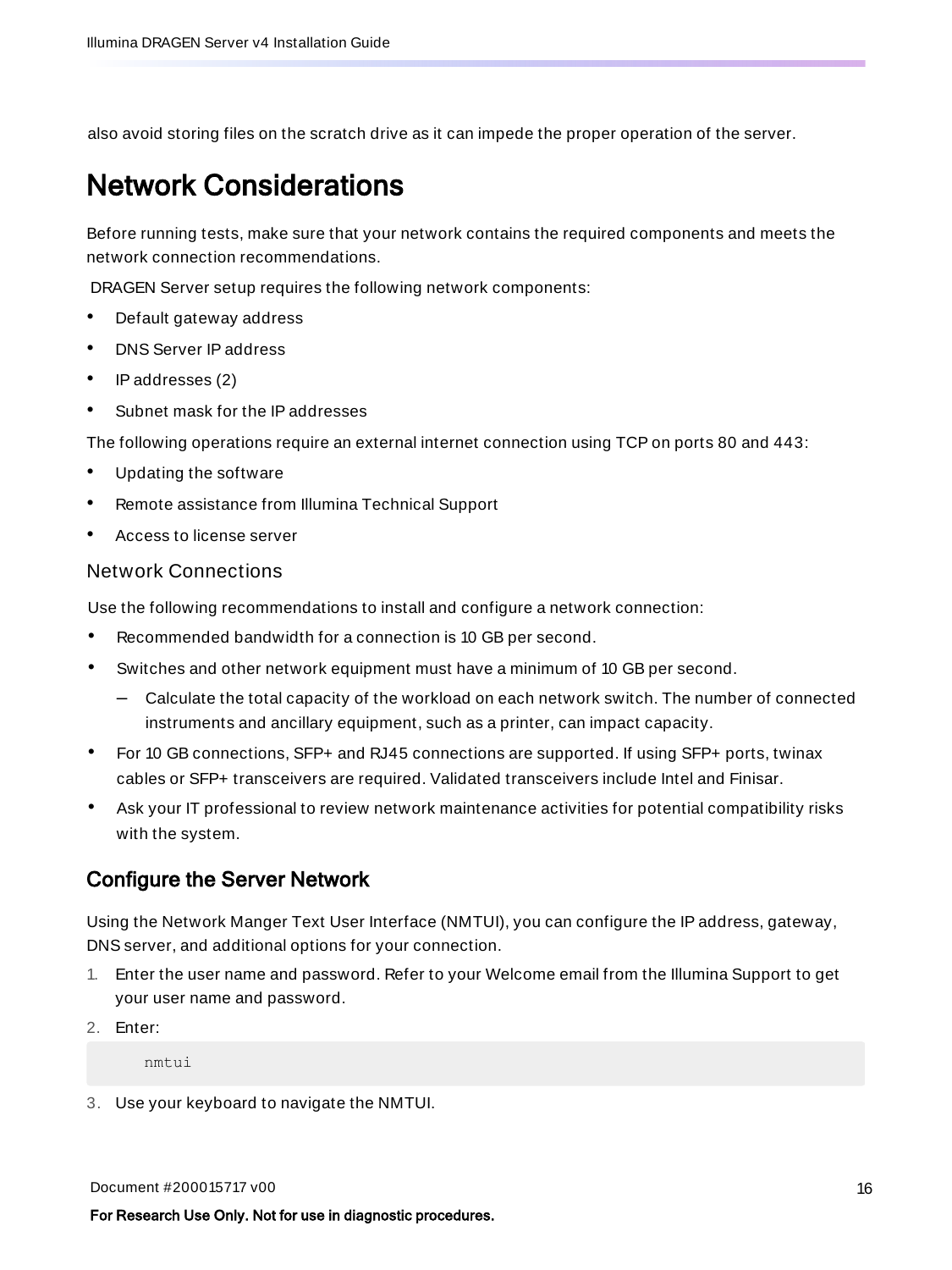- 4. Select Activate a connection to view your active Ethernet connection. The active Ethernet connection shows an asterisk in front of the connection name.
- 5. Select Back.
- 6. Select Edit a connection.
- 7. Navigate to your active connection, and then select Edit.
- 8. Select Show next to IPv4 Configuration or IPv6 Configuration.
- 9. Select Automatic to choose one of the following IP configurations:
	- [To remove the IP configuration], select Disabled.
	- [To automatically obtain your IP address from DHCP], select Automatic.
	- [To manually set your IP address], select Manual.
- 10. Set the following network settings:
	- IP address and subnet mask
	- Gateway
	- DNS server
	- [Optional] Search domain
	- [Optional] Select additional routing settings depending on your routing configuration.
- 11. Select how users can access the connection.
	- Automatically connection—The connection acts as the default connection for all users.
	- Available to all users—All users can access this connection. Disabling this option removes the connection from the list of available connections for users.

12. Select OK.

### **Set Server Time**

### Set Server Time to Local Time Zone

- 1. Log in as root.
- 2. Check if the current server time reflects the local time zone using the date command. Enter:

date

3. Check for a nearby city with the correct time zone using the timedatectl list-timezones command.

For example, use the following command to find time zones in Asia:

timedatectl list-timezones | grep Asia

4. Change the server time to local time using the timedatectl set-timezone command.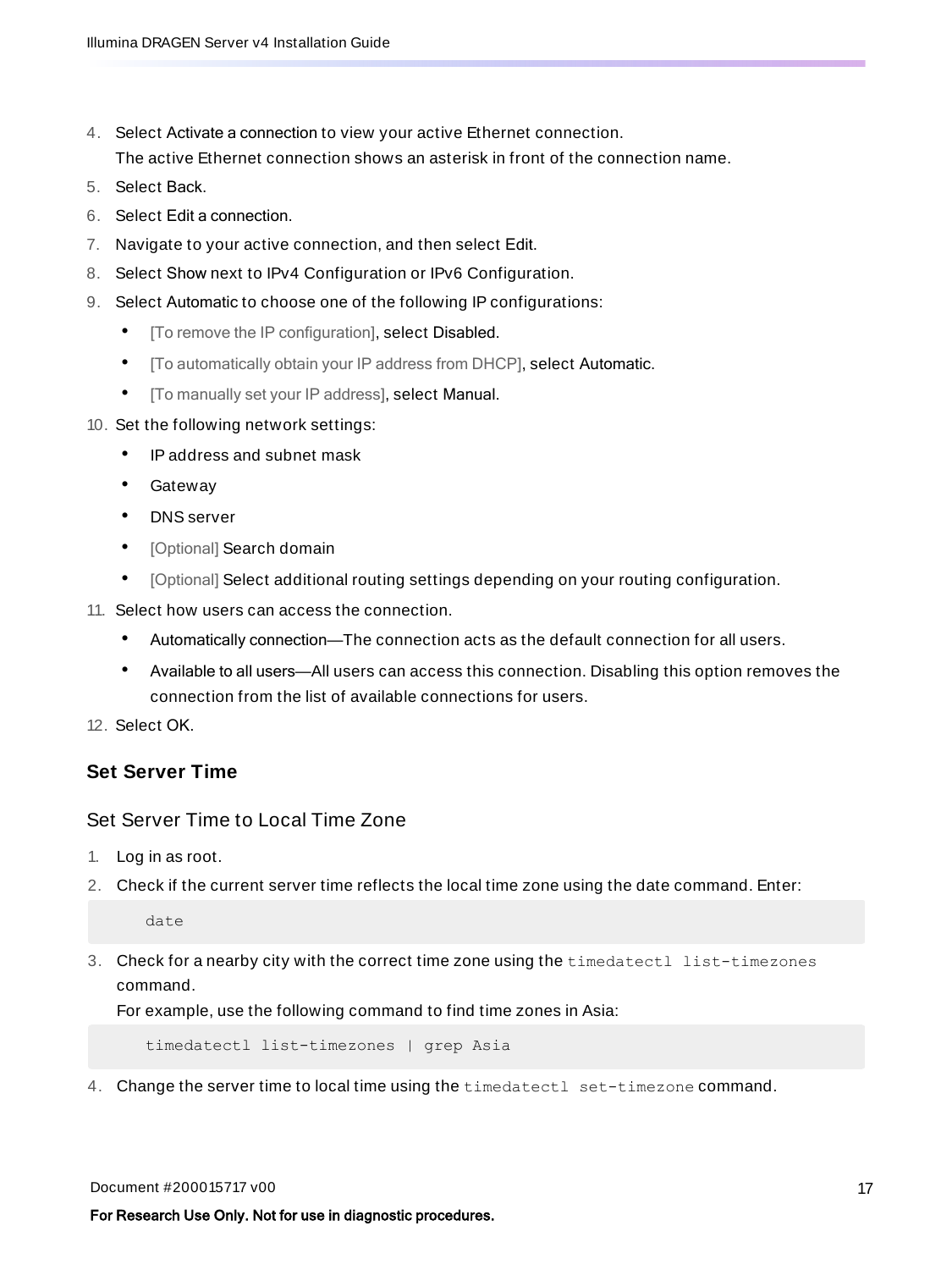Example:

timedatectl set-timezone Asia/Singapore

5. To make sure that the server time has changed, enter:

date

ls -l /etc/localtime

#### Synchronize Server Time to NTP Server

- 1. Log in as root.
- 2. Check if chrony daemon is running. Enter:

systemctl status chronyd

3. If the result from the previous command shows inactive or dead, enable the chrony daemon. Enter:

systemctl enable chronyd

4. To start the daemon, enter:

systemctl start chronyd

5. Edit /etc/chrony.conf using vi. Enter:

vi /etc/chrony.conf

- 1. Replace the default NTP server settings to the local NTP server.
- 2. Example:

Original default settings:

server 0.centos.pool.ntp.org iburst server 1.centos.pool.ntp.org iburst server 2.centos.pool.ntp.org iburst server 3.centos.pool.ntp.org iburst

Settings to use local NTP server(s):

server 192.168.1.1 iburst server 192.168.1.2 iburst

3. To save the file, enter:

:wq!

4. To restart the chrony daemon, enter: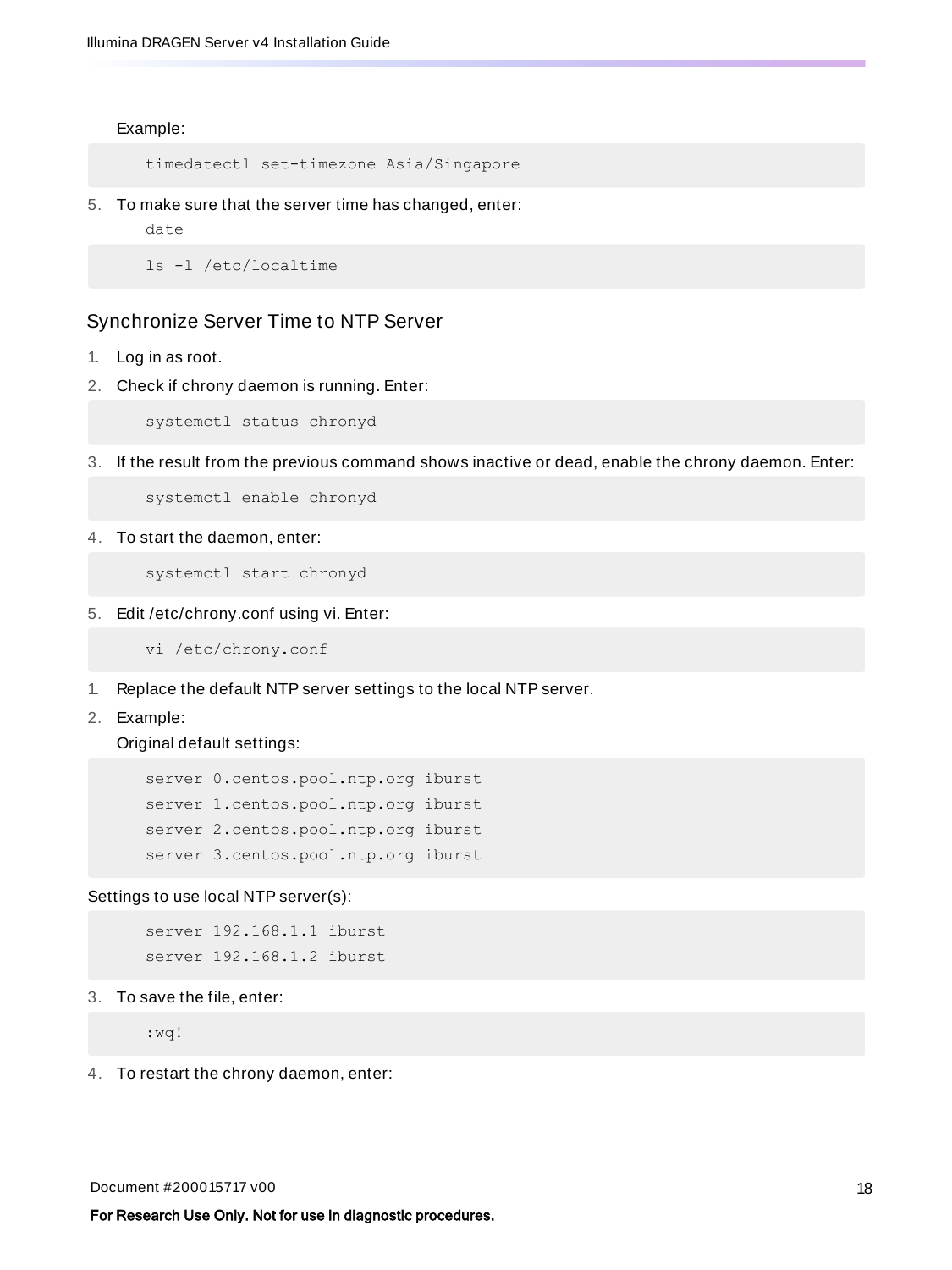systemctl restart chronyd

5. Check the health of the local time server. Enter:

timedatectl

- 6. Make sure that DRAGEN Server can synchronize with the local NTP server using one of the following commends:
	- chronyc tracking (Manual)
	- ntpdate (Automatic)

The following is an example command:

ntpdate -q 192.168.1.1

### **Set Server Time to Local Time Zone**

- 1. Log in as root.
- 2. Check if the current server time reflects the local time zone using the date command. Enter:

date

3. Check for a nearby city with the correct time zone using the timedatectl list-timezones command.

For example, use the following command to find time zones in Asia:

timedatectl list-timezones | grep Asia

4. Change the server time to local time using the timedatectl set-timezone command. Example:

timedatectl set-timezone Asia/Singapore

- 5. To make sure that the server time has changed, enter:
	- date

ls -l /etc/localtime

#### **Synchronize Server Time to NTP Server**

- 1. Log in as root.
- 2. Check if chrony daemon is running. Enter:

systemctl status chronyd

3. If the result from the previous command shows inactive or dead, enable the chrony daemon. Enter: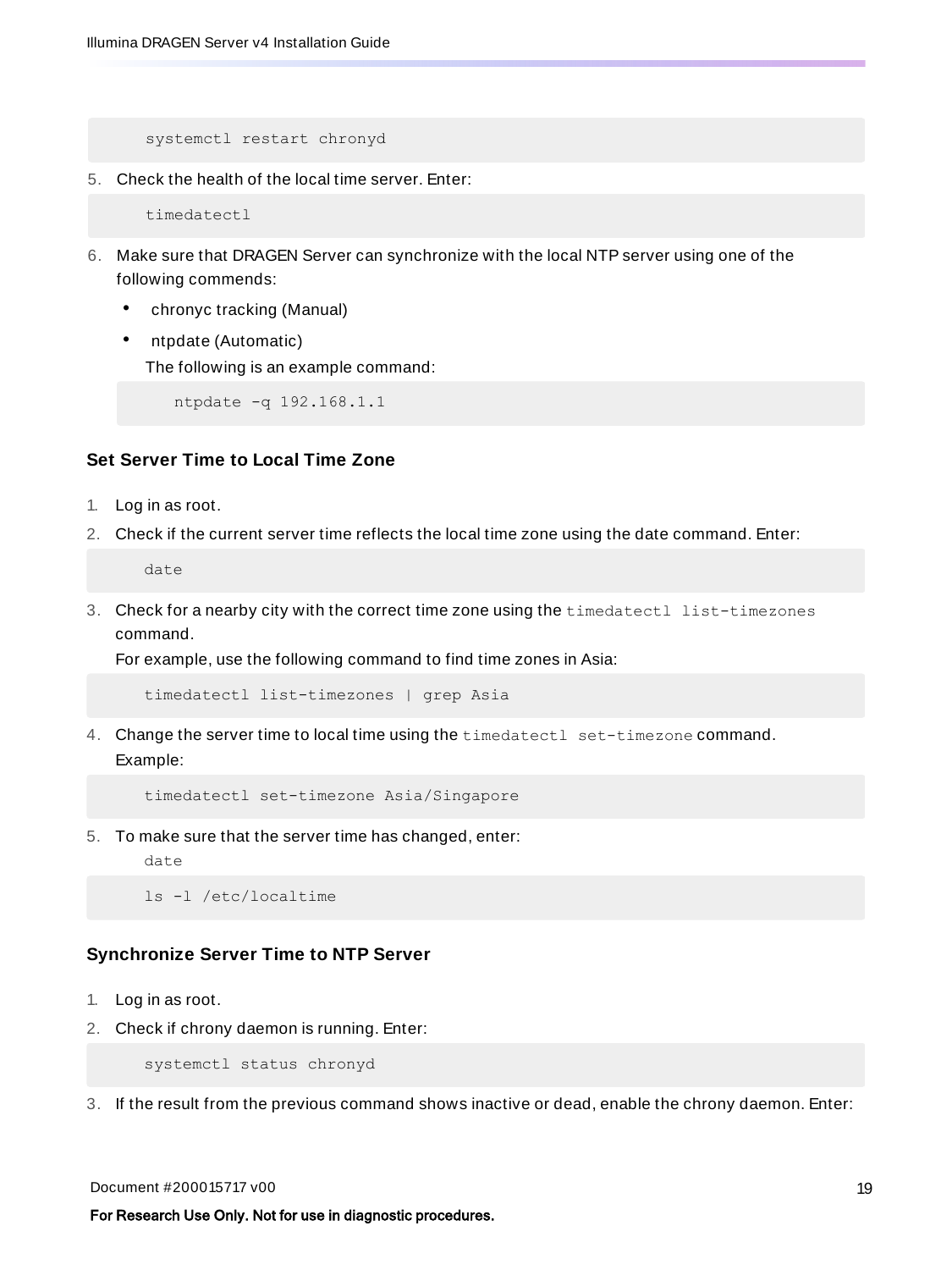systemctl enable chronyd

4. To start the daemon, enter:

systemctl start chronyd

5. Edit /etc/chrony.conf using vi. Enter:

vi /etc/chrony.conf

- 1. Replace the default NTP server settings to the local NTP server.
- 2. Example:

Original default settings:

server 0.centos.pool.ntp.org iburst server 1.centos.pool.ntp.org iburst server 2.centos.pool.ntp.org iburst server 3.centos.pool.ntp.org iburst

Settings to use local NTP server(s):

server 192.168.1.1 iburst server 192.168.1.2 iburst

3. To save the file, enter:

:wq!

4. To restart the chrony daemon, enter:

systemctl restart chronyd

5. Check the health of the local time server. Enter:

timedatectl

- 6. Make sure that DRAGEN Server can synchronize with the local NTP server using one of the following commends:
	- chronyc tracking (Manual)
	- ntpdate (Automatic)

The following is an example command:

ntpdate -q 192.168.1.1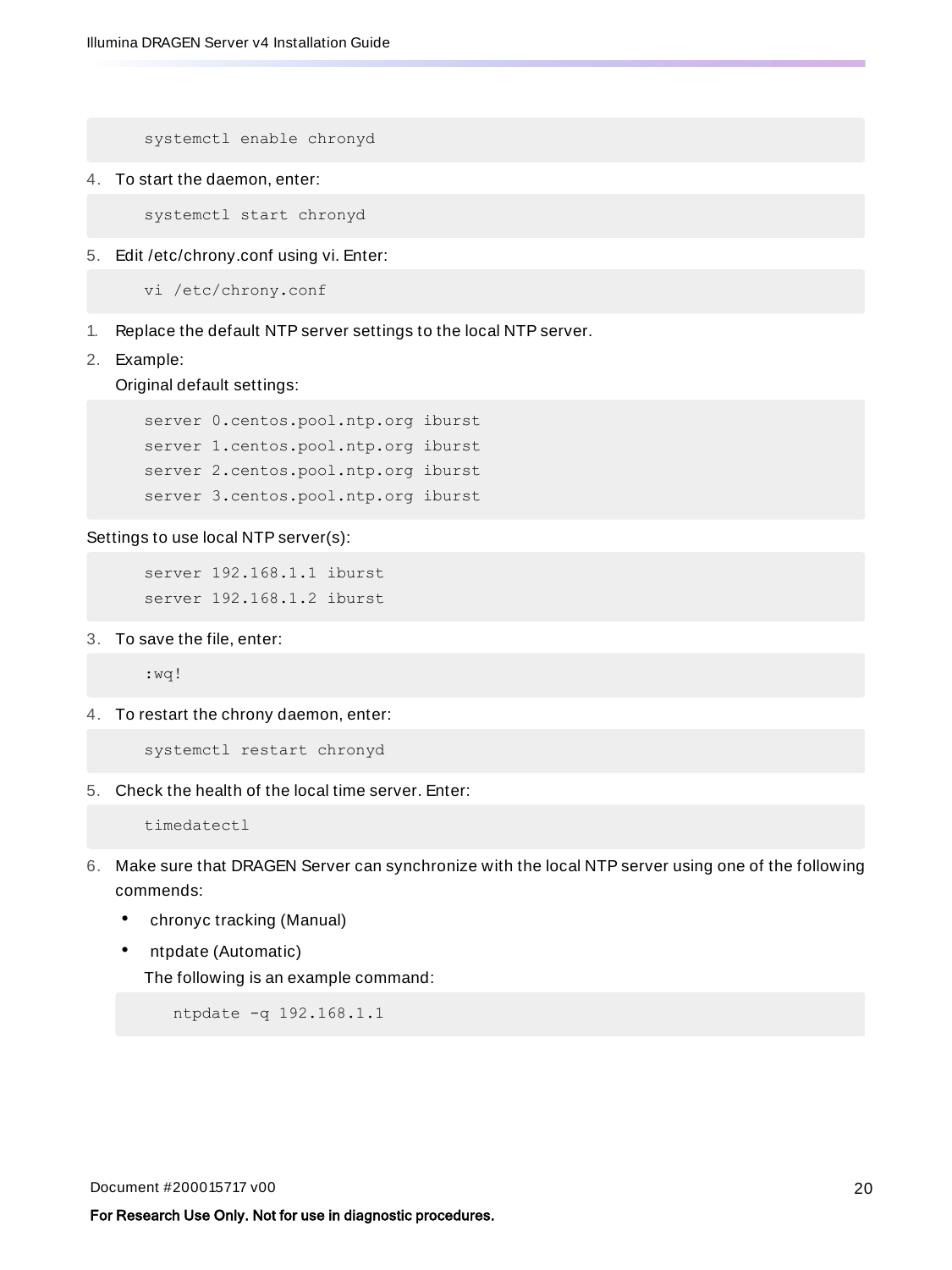### Configure BMC

You can connect to the Baseboard Management Controller (BMC) to provide remote monitoring and control for Illumina Technical Support. Refer to [Server](#page-15-0) Ports on page 13 for the proper port to use.

- 1. Log in as root using the root password provided in the DRAGEN Server welcome email. If you have not received your sign in credentials, contact Illumina Customer Service.
- 2. If signing in for the first time, reset your password. Passwords must contain at least 10 alphanumeric characters and two special characters.
- 3. To use a static IP address, do as follows.
	- a. Enter the following command:

ipmitool lan set 1 ipsrc static

b. To set the IP address, enter:

ipmitool lan set 1 ipaddr <IP address>

c. To set the netmask, enter:

ipmitool lan set 1 netmask <netmask ID>

d. To set the default gateway, enter:

ipmitool lan set 1 defgw ipaddr <gateway ID>

4. Enter the IP address into the web browser. You can sign in as an admin using the password printed on the back of the DRAGEN Server.

### Access the Server Remotely

To access your DRAGEN Server from a remote location, you must set your firewall zone to public and allow root login from SSH connections.

#### Set Firewall Zone

By default, the firewall is enabled and blocks all incoming connections. To allow remote SSH connections, run the following script:

/usr/local/bin/mfg\_enable\_network.sh

This script accomplishes these steps:

- Sets firewall zone to public
- Sets network interfaces to automatically start when the server is turned on
- Allows users to log in via SSH
- Reloads the SSHD configuration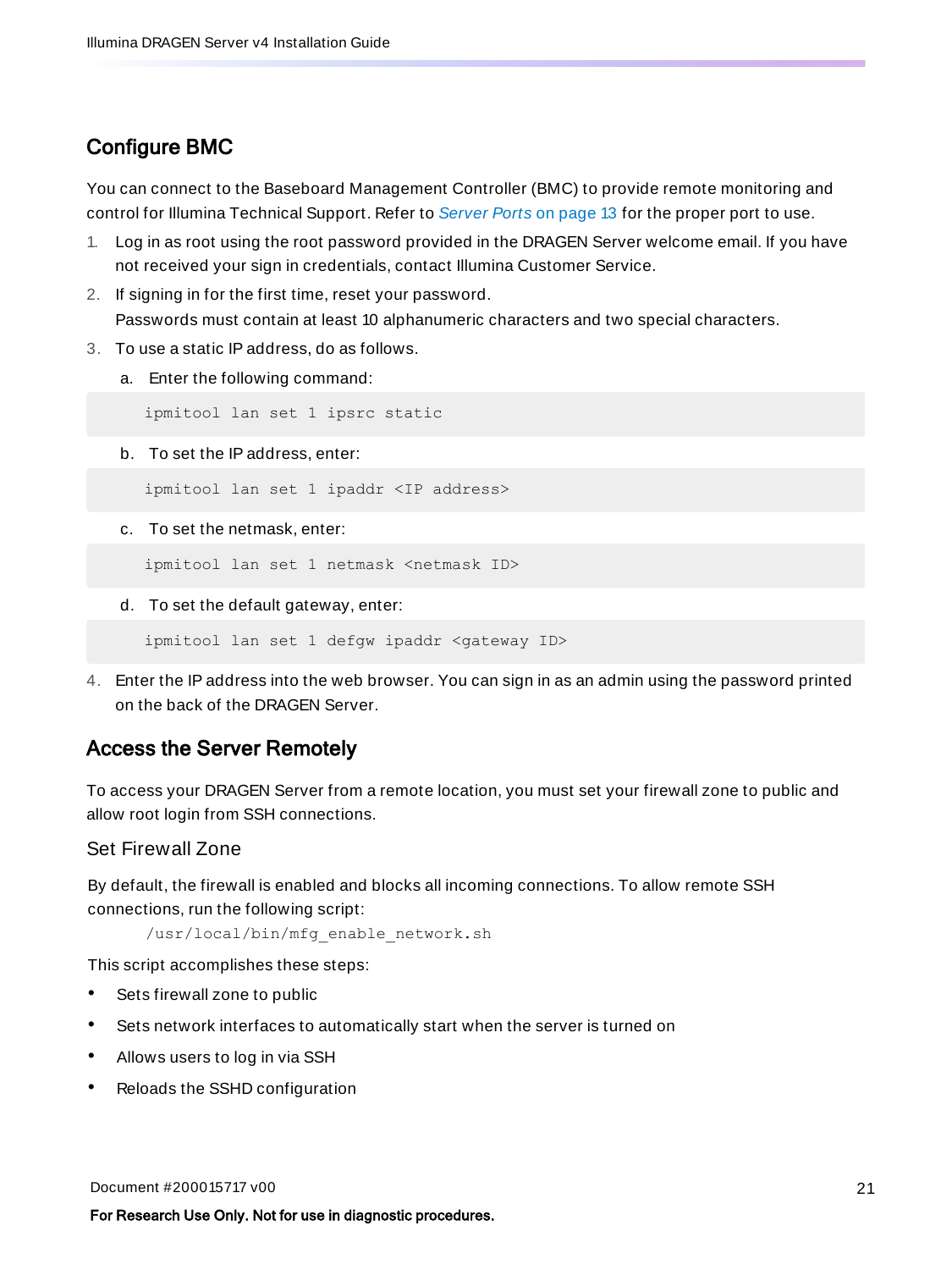Restarts the network manager service

#### Allow Root Log in by SSH

To access the Illumina DRAGEN Server remotely, you must enable root log in by SSH connections. By default, root log in from SSH connections are blocked.

- 1. Log in as root.
- 2. Open/etc/ssh/sshd config.
- 3. Set PermitRootLogin to yes.
- 4. Restart sshd. Enter:

systemctl restart sshd

### **Set Firewall Zone**

By default, the firewall is enabled and blocks all incoming connections. To allow remote SSH connections, the firewall zone must be set to public.

- 1. Log in as root.
- 2. Set the default firewall zone to public. Enter:

firewall-cmd --set-default-zone=public

### **Allow Root Log in by SSH**

To access the Illumina DRAGEN Server remotely, you must enable root log in by SSH connections. By default, root log in from SSH connections are blocked.

- 1. Log in as root.
- 2. Open/etc/ssh/sshd config.
- 3. Set PermitRootLogin to yes.
- 4. Restart sshd. Enter:

systemctl restart sshd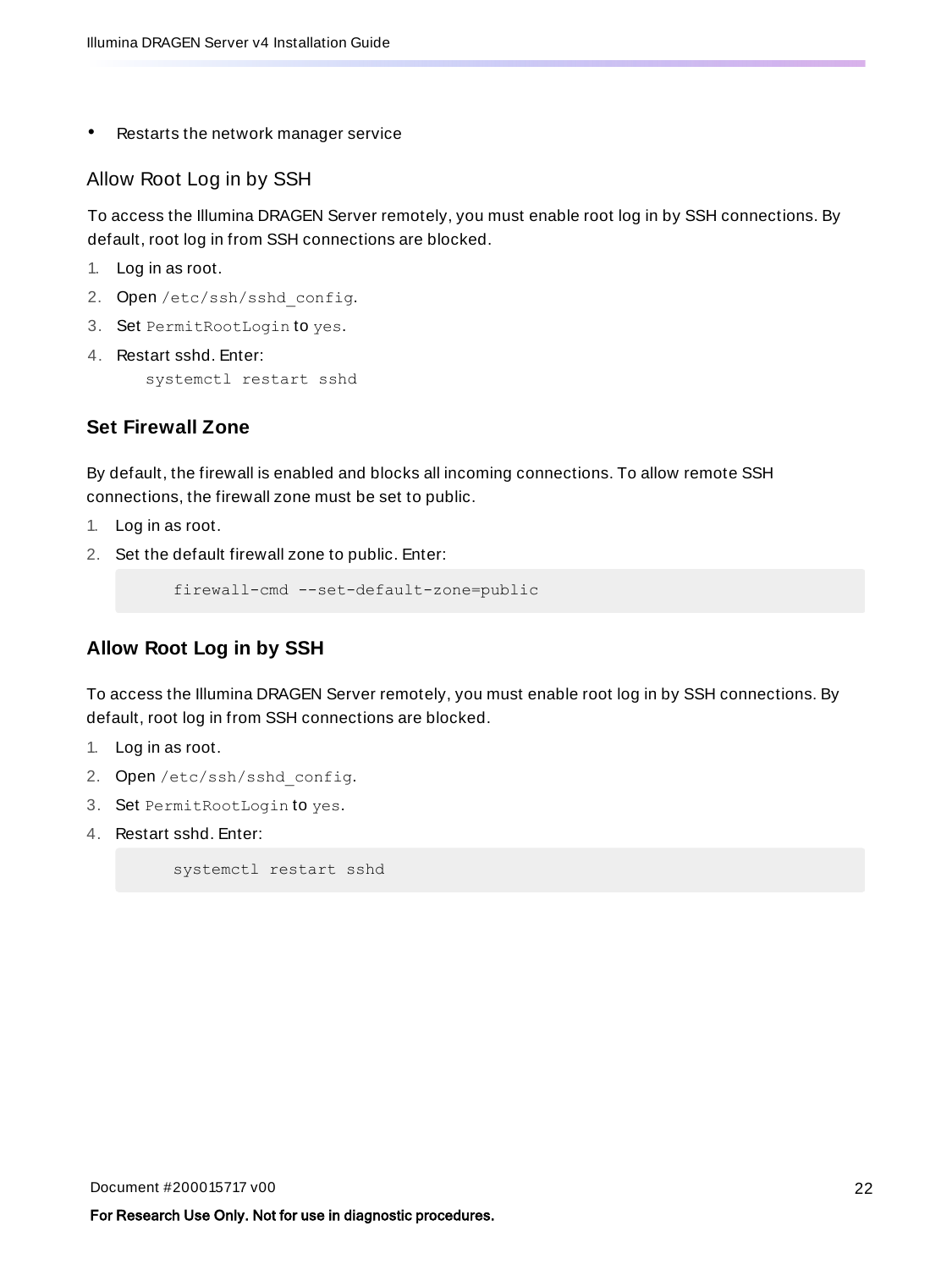## <span id="page-25-0"></span>Technical Assistance

For technical assistance, contact Illumina Technical Support.

| Website: | www.illumina.com         |
|----------|--------------------------|
| Email:   | techsupport@illumina.com |

### Illumina Technical Support Telephone Numbers

| Region           | <b>Toll Free</b>  | International    |
|------------------|-------------------|------------------|
| Australia        | +61 1800 775 688  |                  |
| Austria          | +43 800 006249    | +43 19286540     |
| Belgium          | +32 800 77 160    | +32 3 400 29 73  |
| Canada           | +1800 809 4566    |                  |
| China            |                   | +86 400 066 5835 |
| <b>Denmark</b>   | +45 80 82 01 83   | +45 89 87 11 56  |
| Finland          | +358 800 918 363  | +358 9 7479 0110 |
| France           | +33 8 05 10 21 93 | +33 170 77 04 46 |
| Germany          | +49 800 101 4940  | +49 89 3803 5677 |
| Hong Kong, China | +852 800 960 230  |                  |
| India            | +918006500375     |                  |
| Indonesia        |                   | 0078036510048    |
| Ireland          | +353 1800 936608  | +353 1695 0506   |
| Italy            | +39 800 985513    | +39 236003759    |
| Japan            | +810800 1115011   |                  |
| Malaysia         | +60 1800 80 6789  |                  |
| Netherlands      | +318000222493     | +3120 713 2960   |
| New Zealand      | +64 800 451 650   |                  |
| Norway           | +47800 16836      | +47 21 93 96 93  |
| Philippines      | +63 180016510798  |                  |
|                  |                   |                  |
| Singapore        | 1800 5792 745     |                  |
| South Korea      | +82 80 234 5300   |                  |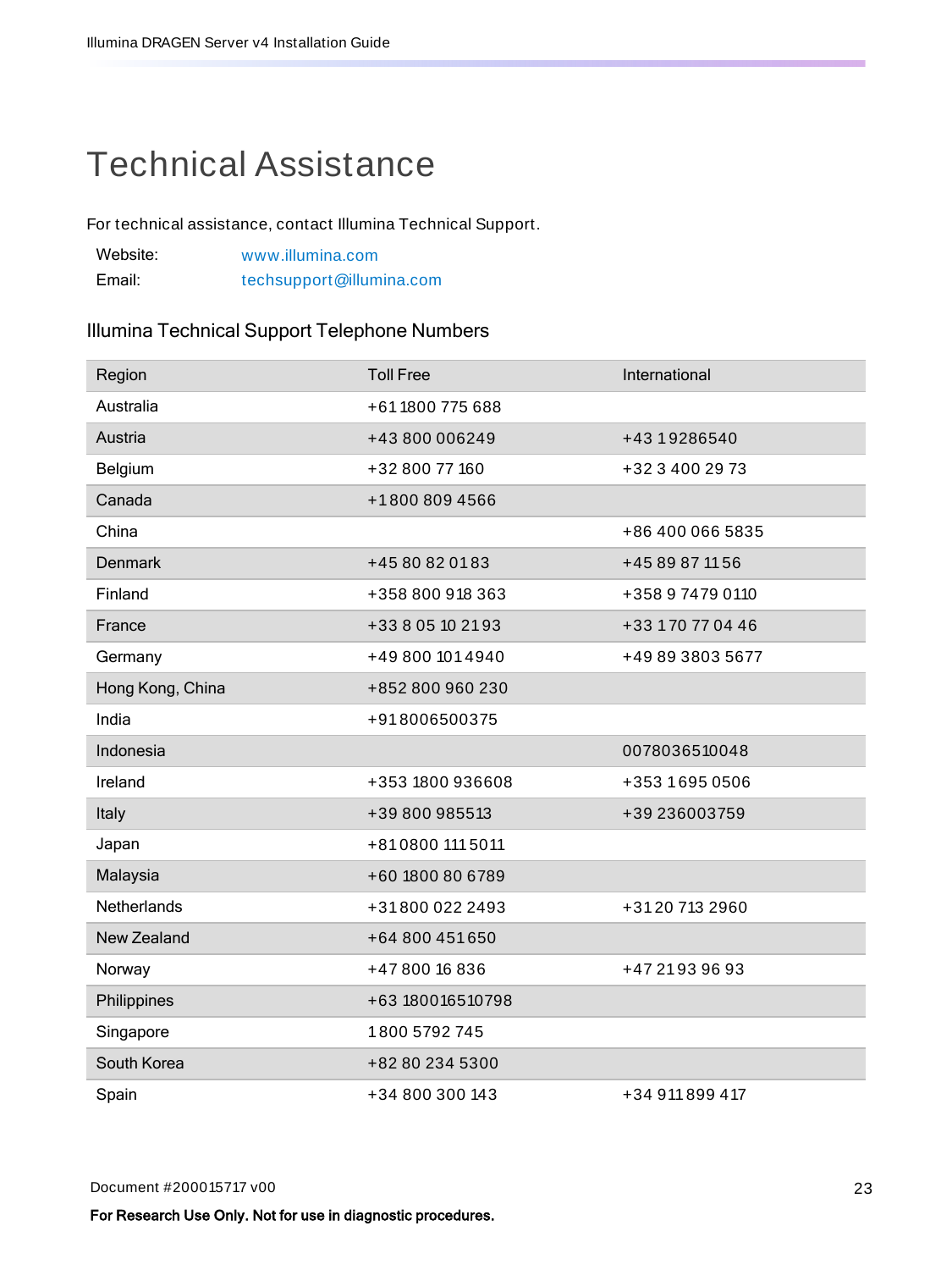| Region               | <b>Toll Free</b> | International    |
|----------------------|------------------|------------------|
| Sweden               | +46 2 00883979   | +46850619671     |
| Switzerland          | +41800200442     | +41565800000     |
| Taiwan, China        | +886806651752    |                  |
| Thailand             | +66 1800 011 304 |                  |
| United Kingdom       | +44 800 012 6019 | +44 20 7305 7197 |
| <b>United States</b> | +18008094566     | +1858 202 4566   |
| Vietnam              | +84 1206 5263    |                  |

Safety data sheets (SDSs)—Available on the Illumina website at [support.illumina.com/sds.html](http://support.illumina.com/sds.html).

Product documentation—Available for download from [support.illumina.com](https://support.illumina.com/).